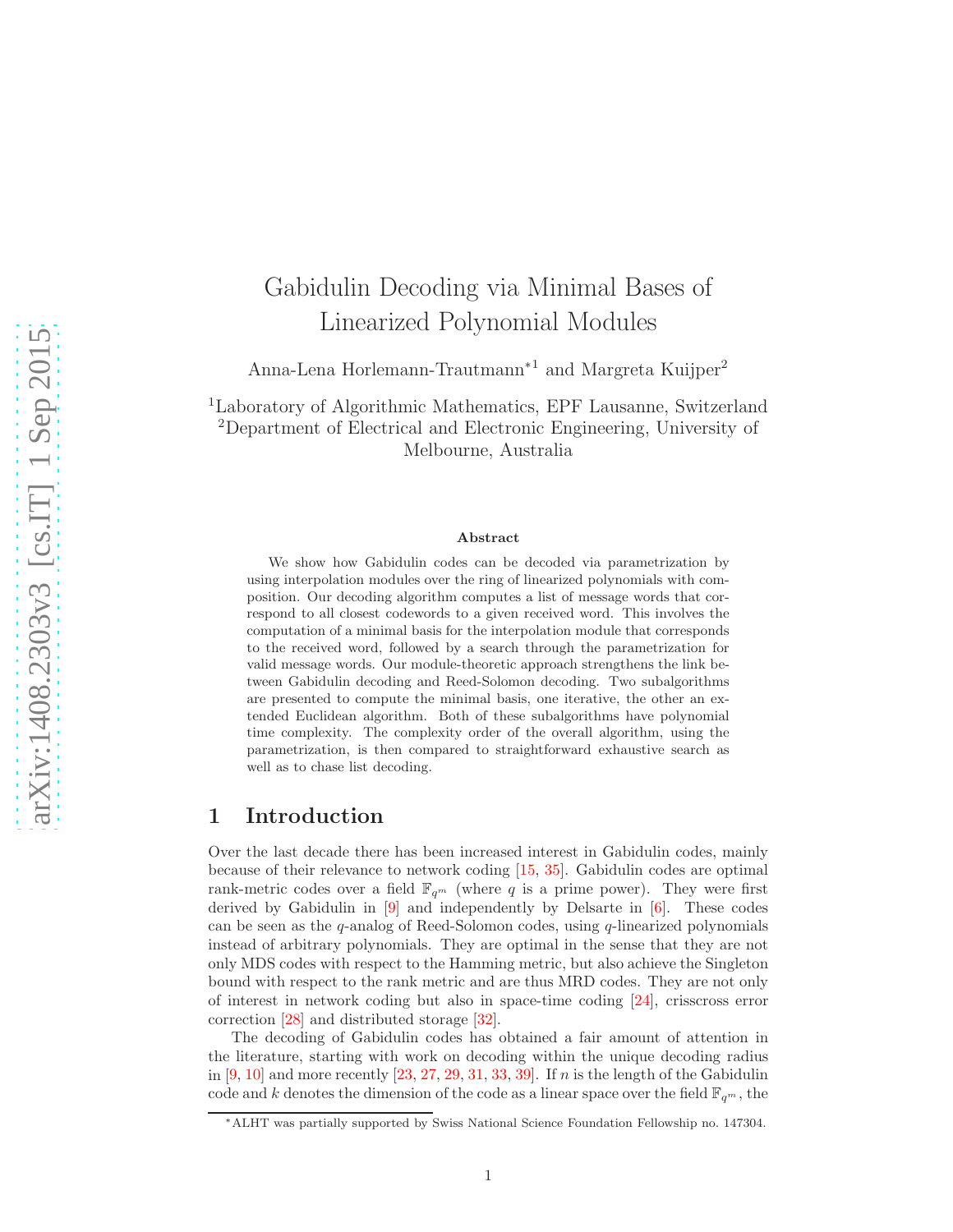unique decoding radius is given by  $(n-k)/2$ . Decoding beyond the unique decoding radius was addressed in e.g.  $[22, 25, 30, 37, 38, 40]$  $[22, 25, 30, 37, 38, 40]$  $[22, 25, 30, 37, 38, 40]$  $[22, 25, 30, 37, 38, 40]$  $[22, 25, 30, 37, 38, 40]$  $[22, 25, 30, 37, 38, 40]$  $[22, 25, 30, 37, 38, 40]$  $[22, 25, 30, 37, 38, 40]$  $[22, 25, 30, 37, 38, 40]$  $[22, 25, 30, 37, 38, 40]$ . In this case, one speaks of *list*decoding, i.e. finding all codewords within a given radius to the received word. A main open question is whether Gabidulin codes can be list decoded efficiently. This paper seeks to contribute to current research efforts on this open question. In [\[37\]](#page-25-1) it was shown that, beyond the Johnson radius  $n - \sqrt{kn}$ , list decoding with a polynomial size list of codewords is not possible. This raises the question up to which radius list decoding with a polynomial list size is possible. Recent results [\[12,](#page-23-4) [13\]](#page-23-5) show an explicit construction of rank-metric codes, constructed as subcodes of Gabidulin codes, that can be list-decoded in polynomial time up to a certain radius beyond the unique decoding radius. This motivates further research of what happens in the original Gabidulin setting between the unique and the Johnson radius.

A closely related family of codes is the one of lifted Gabidulin codes [\[35\]](#page-24-0). These codes are sets of vector spaces and can be used for non-coherent (also called random) network coding [\[15\]](#page-23-0). Unique decoding of lifted Gabidulin codes was investigated in e.g. [\[15,](#page-23-0) [35\]](#page-24-0), whereas list-decoding of these codes was studied in [\[36,](#page-24-11) [41\]](#page-25-4).

Using the close resemblance between Reed-Solomon codes and Gabidulin codes, the paper [\[23\]](#page-24-4) translates Gabidulin decoding into a set of polynomial interpolation conditions. Essentially, this setup is also used in the papers [\[15,](#page-23-0) [41\]](#page-25-4) that present iterative algorithms that perform Gabidulin list decoding with a list size of 1. In this paper we present an iterative algorithm that bears similarity to the ones in [\[15,](#page-23-0) [23,](#page-24-4) [41\]](#page-25-4) but yields all closest codewords rather than just one. The latter is due to our parametrization approach. This approach enables us to strengthen the link between Gabidulin decoding and Reed-Solomon decoding. For the latter a parametrization approach was developed in [\[16\]](#page-23-6).

The paper is structured as follows. In the next section we present several preliminaries on q-linearized polynomials, Gabidulin codes, the rank metric and we recall the polynomial interpolation conditions from [\[23\]](#page-24-4). We also detail an iterative construction of the  $q$ -annihilator polynomial and the  $q$ -Lagrange polynomial. Section [3](#page-5-0) deals with modules over the ring of linearized polynomials and gives the Predictable Leading Monomial property for minimal bases of these modules. In Section [4](#page-8-0) we reformulate the Gabidulin list decoding requirements in terms of a module represented by four q-linearized polynomials and present the decoding algorithm, which is based on a parametrization using the Predictable Leading Monomial property. For this we present two subalgorithms for computing a minimal basis of the interpolation module. Furthermore, we analyze the complexity of our algorithms. We conclude this paper in Section [5.](#page-21-0)

Preliminary short versions of this paper are conference papers  $[19]$  and  $[20]$ .

## 2 Preliminaries

#### 2.1  $q$ -linearized polynomials

Let q be a prime power and let  $\mathbb{F}_q$  denote the finite field with q elements. It is well-known that there exists a primitive element  $\alpha$  of the extension field  $\mathbb{F}_{q^m}$ , such that  $\mathbb{F}_{q^m} \cong \mathbb{F}_q[\alpha]$ . Moreover,  $\mathbb{F}_{q^m}$  is isomorphic (as a vector space) to the vector space  $\mathbb{F}_q^m$ . One then easily gets the isomorphic description of matrices over the base field  $\mathbb{F}_q^{\mathbb{R}}$  as vectors over the extension field, i.e.  $\mathbb{F}_q^{m \times n} \cong \mathbb{F}_{q^m}^n$ . Since we will work with matrices over different underlying fields we denote the rank of a matrix  $X$  over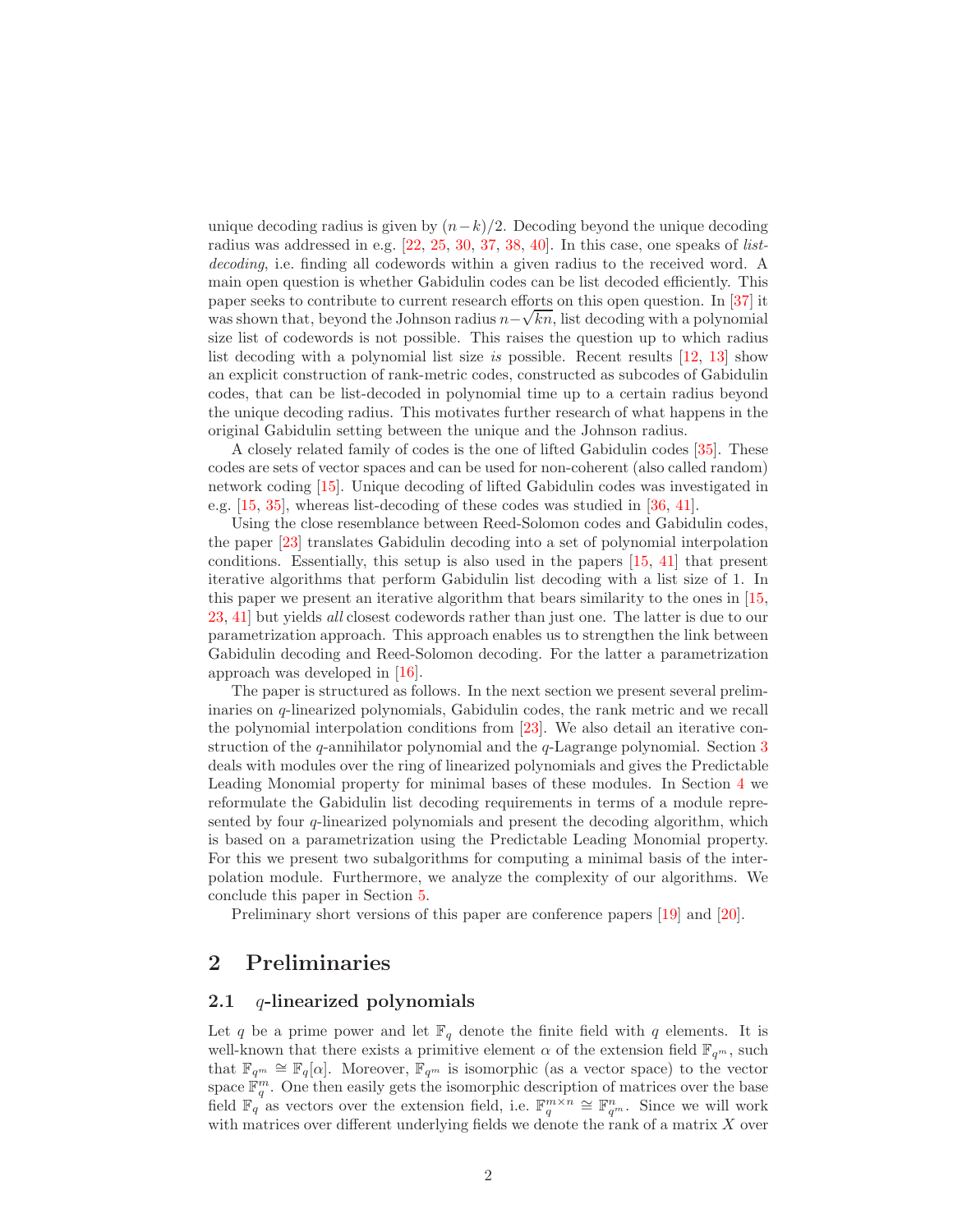$\mathbb{F}_q$  by rank $_q(X)$ .

For some vector  $(v_1, \ldots, v_n) \in \mathbb{F}_{q^m}^n$  we denote the  $k \times n$  Moore matrix by

<span id="page-2-1"></span>
$$
M_k(v_1,\ldots,v_n) := \begin{pmatrix} v_1 & v_2 & \ldots & v_n \\ v_1^{[1]} & v_2^{[1]} & \ldots & v_n^{[1]} \\ \vdots & & \vdots & \\ v_1^{[k-1]} & v_2^{[k-1]} & \ldots & v_n^{[k-1]} \end{pmatrix},
$$
(1)

where  $[i] := q^i$ . A *q*-linearized polynomial over  $\mathbb{F}_{q^m}$  is defined to be of the form

$$
f(x) = \sum_{i=0}^{n} a_i x^{[i]}, \quad a_i \in \mathbb{F}_{q^m},
$$

where n is called the q-degree of  $f(x)$ , assuming that  $a_n \neq 0$ , denoted by  $qdeg(f)$ . This class of polynomials was first studied by Ore in [\[26\]](#page-24-12). One can easily check that  $f(x_1 + x_2) = f(x_1) + f(x_2)$  and  $f(\lambda x_1) = \lambda f(x_1)$  for any  $x_1, x_2 \in \mathbb{F}_{q^m}$  and  $\lambda \in \mathbb{F}_q$ , hence the name *linearized*. The set of all q-linearized polynomials over  $\mathbb{F}_{q^m}$ is denoted by  $\mathcal{L}_q(x, q^m)$ . This set forms a non-commutative ring with the normal  $addition + and composition  $o$  of polynomials. Because of the non-commutativity,$ products and quotients of elements of  $\mathcal{L}_q(x, q^m)$  have to be specified as being "left" or "right" products or quotients. To not be mistaken with the standard division, we call the inverse of the composition *symbolic division*. I.e.  $f(x)$  is symbolically divisible by  $g(x)$  with right quotient  $m(x)$  if

$$
g(x) \circ m(x) = g(m(x)) = f(x).
$$

Efficient algorithms for all these operations (left and right symbolic multiplication and division) exist and can be found e.g. in [\[15\]](#page-23-0).

<span id="page-2-2"></span>**Lemma 1** (cf. [\[21\]](#page-23-9) Thm. 3.50). Let  $f(x) \in \mathcal{L}_q(x, q^m)$  and  $\mathbb{F}_{q^s}$  be the smallest extension field of  $\mathbb{F}_{q^m}$  that contains all roots of  $f(x)$ . Then the set of all roots of  $f(x)$  forms a  $\mathbb{F}_q$ -linear vector space in  $\mathbb{F}_{q^s}$ .

**Definition 2.** Let U be a  $\mathbb{F}_q$ -linear subspace of  $\mathbb{F}_{q^m}$ . We call  $\Pi_U(x) := \prod_{g \in U} (x - g)$ the q-annihilator polynomial of  $U$ .

<span id="page-2-0"></span>**Lemma 3** ([\[21\]](#page-23-9) Thm. 3.52). Let U be a  $\mathbb{F}_q$ -linear subspace of  $\mathbb{F}_{q^m}$ . Then  $\Pi_U(x)$  is an element of  $\mathcal{L}_q(x,q^m)$ .

Note that, if  $g_1, \ldots, g_n$  is a basis of U, one can rewrite

$$
\Pi_U(x) = \lambda \det(M_{n+1}(g_1,\ldots,g_n,x))
$$

for some constant  $\lambda \in \mathbb{F}_{q^m}$ . Clearly the q-degree of this polynomial equals n. We also have a notion of q-Lagrange polynomial:

**Definition 4.** Let  $\mathbf{g} = (g_1, \ldots, g_n) \in \mathbb{F}_{q^m}^n$ , where  $g_1, g_2, \ldots, g_n$  are  $\mathbb{F}_q$ -linearly independent. Let  $\mathbf{r} = (r_1, \ldots, r_n) \in \mathbb{F}_{q^m}^n$ . Define the matrix  $\mathfrak{D}_i(\mathbf{g}, x)$  as  $M_n(g_1, \ldots, g_n, x)$ without the *i*-th column. We define the q-Lagrange polynomial corresponding to  $g$ and r as

$$
\Lambda_{\mathbf{g},\mathbf{r}}(x) := \sum_{i=1}^n (-1)^{n-i} r_i \frac{\det(\mathfrak{D}_i(\mathbf{g},x))}{\det(M_n(\mathbf{g}))} \in \mathbb{F}_{q^m}[x].
$$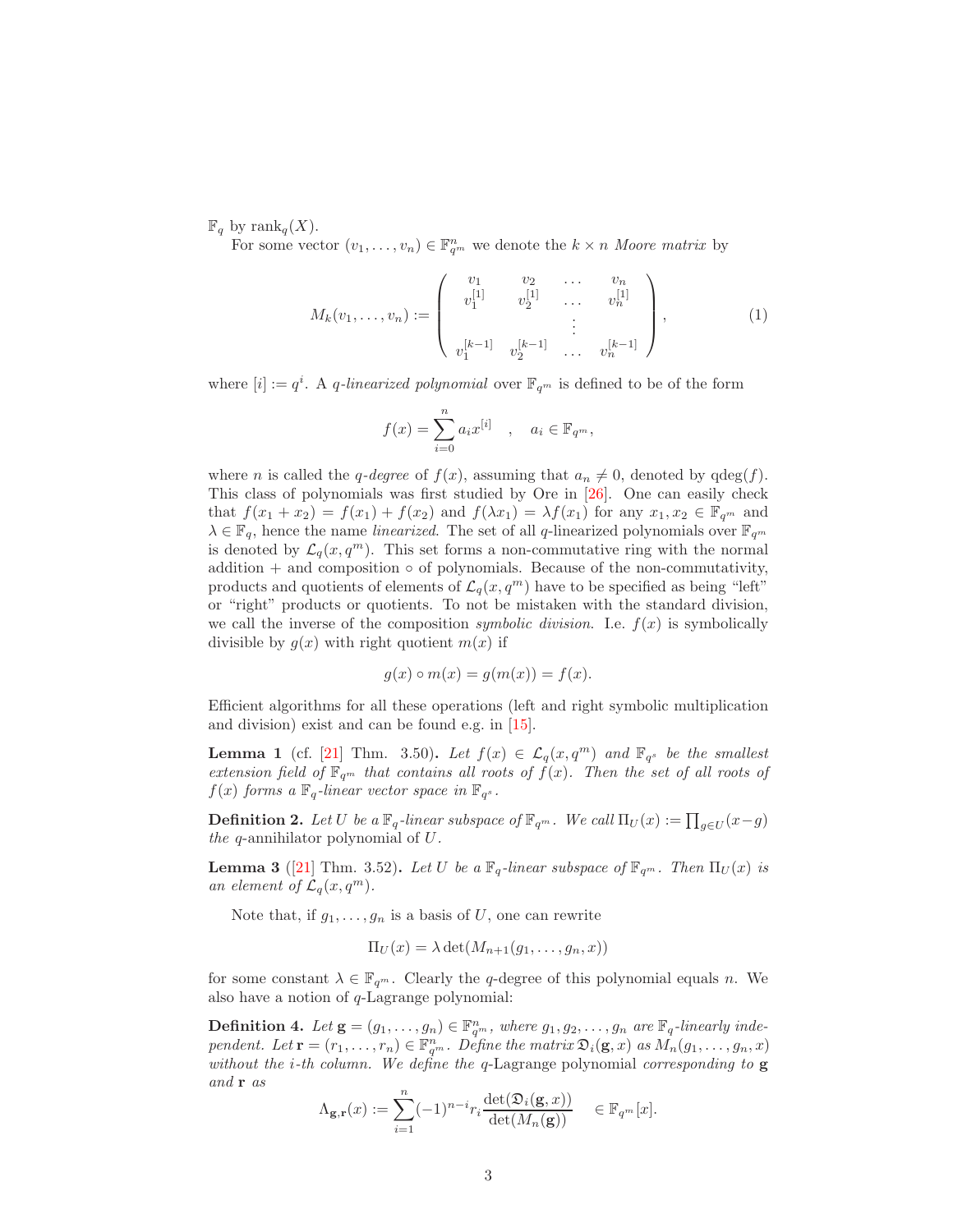It can be easily verified that the above polynomial is q-linearized and that  $\Lambda_{\mathbf{\mathbf{g}},\mathbf{r}}(g_i) = r_i$  for  $i = 1,\ldots,n$ .

Note that, although not under the same name, the previous two polynomials were also defined in e.g. [\[38\]](#page-25-2).

In the following we will use matrix composition, which is defined analogously to matrix multiplication:

$$
\begin{bmatrix} a(x) & b(x) \\ c(x) & d(x) \end{bmatrix} \circ \begin{bmatrix} e(x) & f(x) \\ g(x) & h(x) \end{bmatrix} :=
$$

$$
\begin{bmatrix} a(e(x)) + b(g(x)) & a(f(x)) + b(h(x)) \\ c(e(x)) + d(g(x)) & c(f(x)) + d(h(x)) \end{bmatrix}.
$$

We can recursively construct the  $q$ -annihilator and the  $q$ -Lagrange polynomial as follows. Below we use the standard notation  $\langle g_1, \ldots, g_n \rangle$  for the  $\mathbb{F}_q$ -linear span of  $g_1, g_2, \ldots g_n$ .

<span id="page-3-0"></span>**Proposition 5.** Let  $g_1, \ldots, g_n \in \mathbb{F}_{q^m}$  be linearly independent over  $\mathbb{F}_q$  and let  $r_1, \ldots, r_n \in \mathbb{F}_{q^m}$ . Define

$$
\Pi_1(x) := x^q - g_1^{q-1}x
$$
,  $\Lambda_1(x) := \frac{r_1}{g_1}x$ ,

and for  $i = 1, \ldots, n - 1$ 

$$
\begin{bmatrix} \Pi_{i+1}(x) \\ \Lambda_{i+1}(x) \end{bmatrix} := \begin{bmatrix} x^q - \Pi_i (g_{i+1})^{q-1} x & 0 \\ -\frac{\Lambda_i (g_{i+1}) - r_{i+1}}{\Pi_i (g_{i+1})} x & x \end{bmatrix} \circ \begin{bmatrix} \Pi_i(x) \\ \Lambda_i(x) \end{bmatrix}.
$$

Then we have  $\Pi_i(x) = \Pi_{(q_1,q_2,...,q_i)}(x)$  and  $\Lambda_i(x) = \Lambda_{(q_1,q_2,...,q_i),(r_1,r_2,...,r_i)}(x)$  for  $i=1,\ldots,n$ .

*Proof.* We prove this by induction on i. The theorem clearly holds for  $i = 1$ . Suppose that the theorem holds for a value of i with  $1 \leq i \leq n$ . By definition  $\Pi_{i+1}(x) = \Pi_i(x)^q - \Pi_i(g_{i+1})^{q-1}\Pi_i(x)$ , so that (using the induction hypothesis)  $\Pi_{i+1}(x)$  is a monic q-linearized polynomial of q-degree  $i + 1$  such that for  $1 \leq$  $j \leq i+1$  we have  $\Pi_{i+1}(g_j) = 0$ . It follows that then  $\Pi_{i+1}(x)$  must coincide with  $\Pi_{\langle g_1,g_2,...,g_{i+1}\rangle}(x).$ 

We next show that the formula for  $\Lambda_{i+1}(x)$  yields the q-Lagrange polynomial at level  $i + 1$ . Assume that  $\Lambda_i(x)$  is the q-Lagrange polynomial at level i and look at  $\Lambda_{i+1}(x)$ , which is q-linearized since  $\Lambda_i(x)$  and  $\Pi_i(x)$  are q-linearized. As  $qdeg(\Pi_i(x)) = i > qdeg(\Lambda_i(x))$  it holds that  $qdeg(\Lambda_{i+1}(x)) = i$ . Furthermore, because  $\Pi_i(g_j) = 0$  for  $j = 1, \ldots, i$  and  $\Lambda_i(g_j) = r_j$  for  $j = 1, \ldots, i$ ,

$$
\Lambda_{i+1}(g_j) = \Lambda_i(g_j) = r_j, \quad \text{and}
$$

$$
\Lambda_{i+1}(g_{i+1}) = \Lambda_i(g_{i+1}) - \frac{\Lambda_i(g_{i+1}) - r_{i+1}}{\Pi_i(g_{i+1})} \Pi_i(g_{i+1}) = r_{i+1}.
$$

Therefore,  $\Lambda_{i+1}(x)$  evaluates to the same values as  $\Lambda_{(g_1,...,g_{i+1}), (r_1,...,r_{i+1})}(x)$  for  $g_1, \ldots, g_{i+1}$ . Because of the linearity of both these polynomials, they evaluate to the same values for all elements of  $\langle g_1, \ldots, g_{i+1} \rangle$ . Because of the  $\mathbb{F}_q$ -linear independence of  $g_1, g_2, \ldots g_{i+1}$ , there are  $q^{i+1}$  many values. Since the degree of both polynomials is  $q^{i} < q^{i+1}$ , it follows that they must be the same polynomial.  $\Box$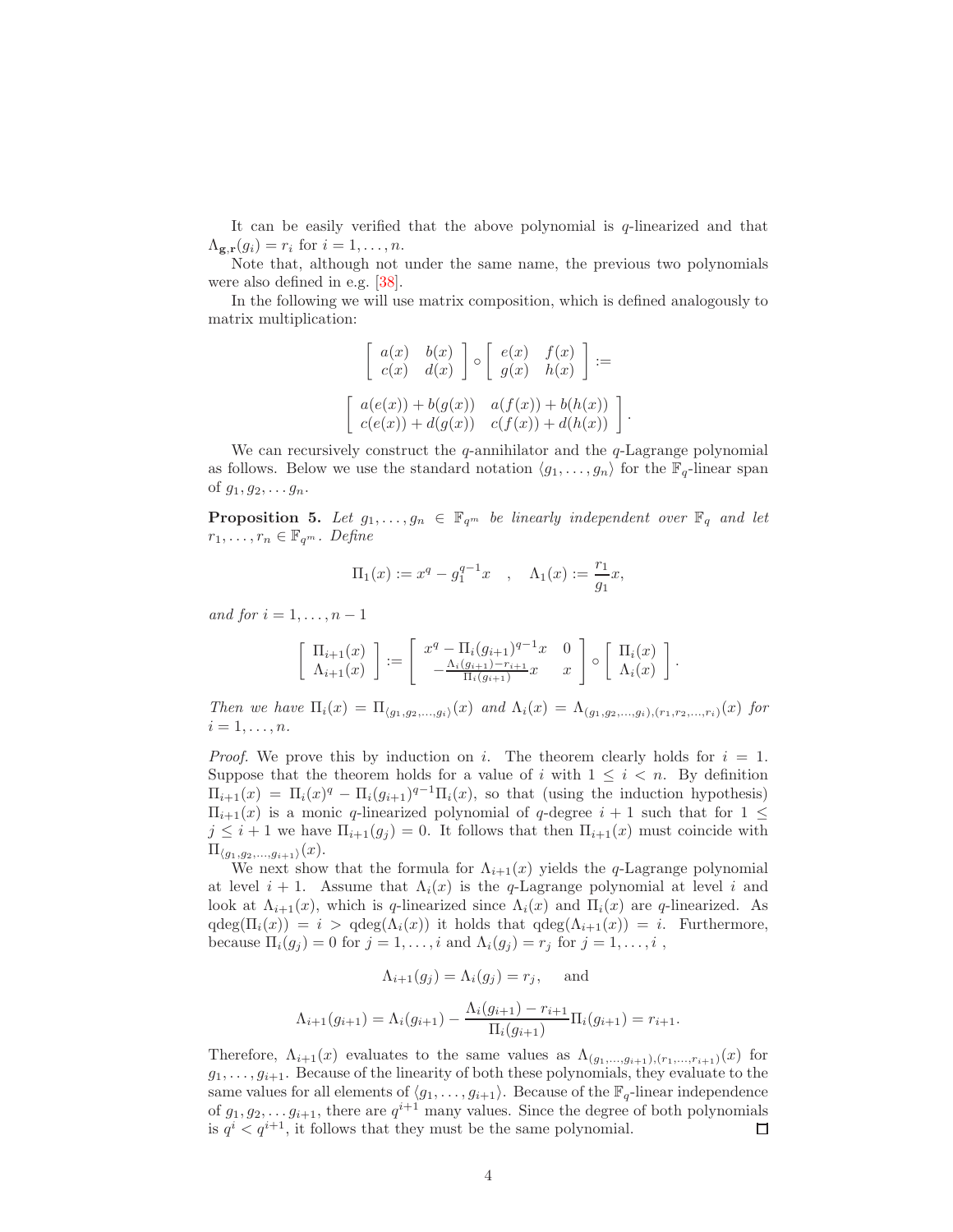Let  $g_1, \ldots, g_n \in \mathbb{F}_{q^m}$  be linearly independent over  $\mathbb{F}_q$ ; as before denote  $\mathbf{g} :=$  $(g_1, \ldots, g_n)$ . Throughout the remainder of the paper we abbreviate the notation  $\Pi_{\langle g_1,g_2,...,g_n\rangle}(x)$  by  $\Pi_{\mathbf{g}}(x)$ . We need the following fact for our investigations in Section [4.](#page-8-0)

<span id="page-4-1"></span>**Lemma 6.** Let  $L(x) \in \mathcal{L}_q(x, q^m)$  be such that  $L(g_i) = 0$  for all i. Then

$$
\exists H(x) \in \mathcal{L}_q(x, q^m) : L(x) = H(x) \circ \Pi_{\mathbf{g}}(x).
$$

*Proof.* We know from Lemma [3](#page-2-0) that  $\Pi_{\mathbf{g}}(x) \in \mathcal{L}_q(x, q^m)$ . Moreover unique left and right division in  $\mathcal{L}_q(x, q^m)$  holds, i.e. in this case there exist unique polynomials  $H(x), R(x) \in \mathcal{L}_q(x, q^m)$  such that  $L(x) = H(x) \circ \Pi_{\mathbf{g}}(x) + R(x)$  and  $qdeg(R(x)) <$  $qdeg(\Pi_{g}(x)) = n$ . Since any  $\alpha \in \langle g_1, \ldots, g_n \rangle$  is a root of  $L(x)$  as well as  $\Pi_{g}(x)$ , they must also be a root of  $R(x)$ . Hence we have  $q^n$  distinct roots for  $R(x)$  and  $deg(R) < q^n$ , thus  $R(x) \equiv 0$  and the statement follows.  $\Box$ 

#### 2.2 Gabidulin codes

Let  $g_1, \ldots, g_n \in \mathbb{F}_{q^m}$  be linearly independent over  $\mathbb{F}_q$ . We define a *Gabidulin code*  $C \subseteq \mathbb{F}_{q^m}^n$  as the linear block code with generator matrix  $M_k(g_1, \ldots, g_n)$ , as defined in  $(1)$ . Using the isomorphic matrix representation, we can interpret C as a matrix code in  $\mathbb{F}_q^{m \times n}$ . The *rank distance*  $d_R$  on  $\mathbb{F}_q^{m \times n}$  is defined by

$$
d_R(X, Y) := \text{rank}_q(X - Y) \quad , \quad X, Y \in \mathbb{F}_q^{m \times n}
$$

and analogously for the isomorphic extension field representation. Then it is clear that the code C has dimension k over  $\mathbb{F}_{q^m}$  and minimum rank distance (over  $\mathbb{F}_q$ )  $n - k + 1$ . One can easily see by the shape of the parity check and the generator matrices that an equivalent definition of the code is

$$
C = \{ (m(g_1), \ldots, m(g_n)) \in \mathbb{F}_{q^m}^n \mid m(x) \in \mathcal{L}_q(x, q^m)_{< k} \},
$$

where  $\mathcal{L}_q(x,q^m)_{< k} := \{m(x) \in \mathcal{L}_q(x,q^m) \mid \text{qdeg}(m(x)) < k\}.$  For more information on bounds and constructions of rank-metric codes the interested reader is referred to [\[9\]](#page-23-1).

Consider a received word  $\mathbf{r} = (r_1, \dots, r_n) \in \mathbb{F}_{q^m}^n$  as the sum  $\mathbf{r} = \mathbf{c} + \mathbf{e}$ , where  $\mathbf{c} = (c_1, \ldots, c_n) \in C$  is a codeword and  $\mathbf{e} = (e_1, \ldots, e_n) \in \mathbb{F}_{q^m}^n$  is the error vector. We now recall the polynomial interpolation setup from [\[23\]](#page-24-4) via a more general formulation in the next theorem.

<span id="page-4-0"></span>**Theorem 7.** Let  $m(x) \in \mathcal{L}_q(x, q^m)$ ,  $\deg(f(x)) < k$  and  $c_i = m(g_i)$  for  $i =$  $1, \ldots, n$ . Then  $d_R(c, r) = t$  if and only if there exists a  $D(x) \in \mathcal{L}_q(x, q^m)$ , such that  $qdeg(D(x)) = t$  and

$$
D(r_i) = D(m(g_i)) \quad \forall i \in \{1, \ldots, n\}.
$$

*Proof.* Let  $D(x) \in \mathcal{L}_q(x, q^m)$  be such that  $D(r_i) = D(f(g_i))$  and  $qdeg(D(x)) = t$ . This implies that  $D(r_i - f(g_i)) = 0$  for all i. Define  $e_i := r_i - f(g_i)$ , then  $e_i \in \mathbb{F}_{q^m}$ and every element of  $\langle e_1, \ldots, e_n \rangle$  is a root of  $D(x)$  (see Lemma [1\)](#page-2-2). Since  $D(x)$  is non-zero and has degree  $q^t$ , it follows that the linear space of roots has  $q$ -dimension t, which implies that  $(e_1, \ldots, e_n)$  has rank t. This means that the rank distance between  $(c_1, \ldots, c_n)$  and  $(r_1, \ldots, r_n)$  is equal to t. Thus, one direction is proven.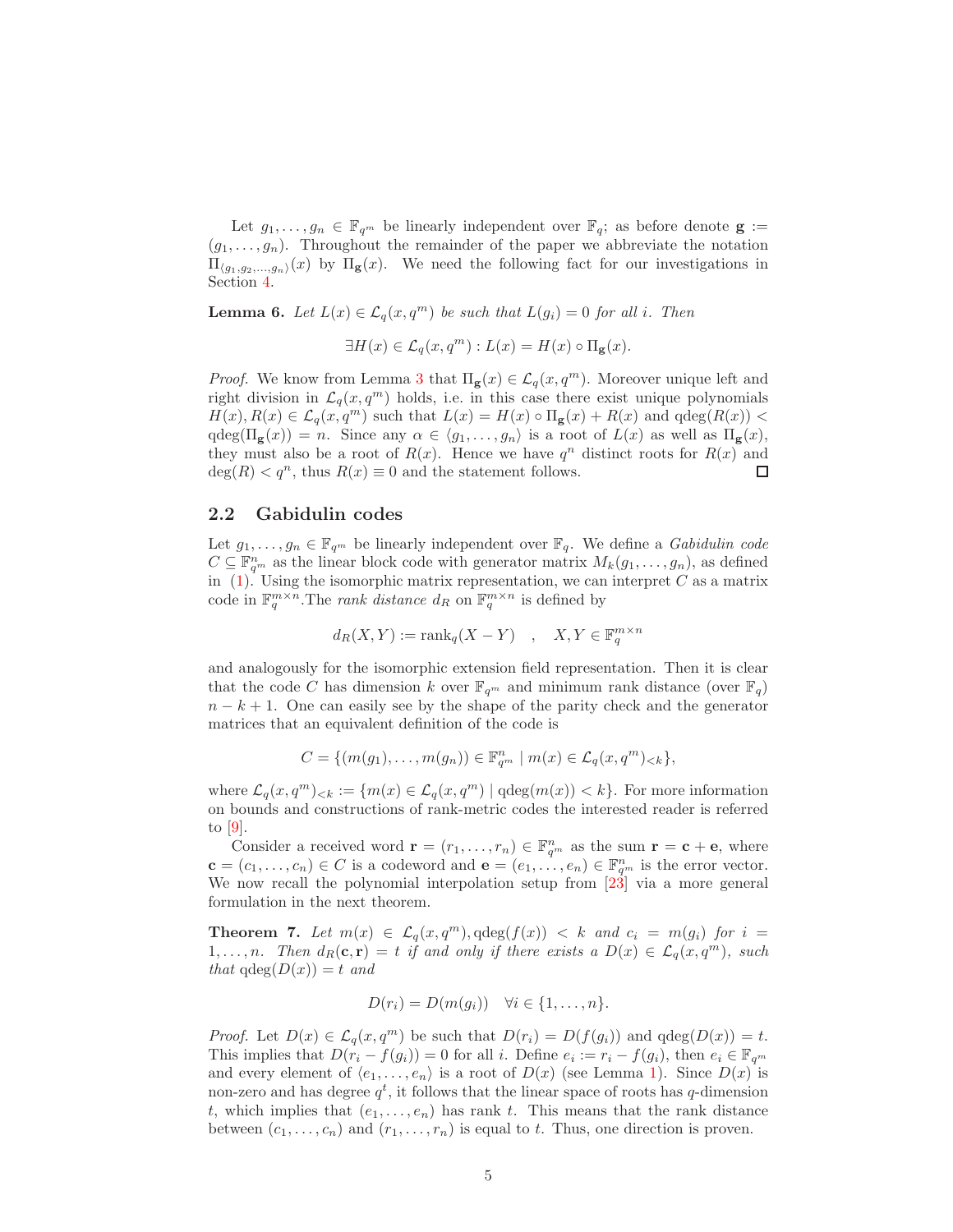For the other direction let  $(c_1, \ldots, c_n), (r_1, \ldots, r_n)$  have rank distance t, i.e.  $(e_1, \ldots, e_n) := (c_1 - r_1, \ldots, c_n - r_n)$  has rank t. Then by Lemma [3](#page-2-0) there exists a non-zero  $D(x) \in \mathcal{L}_q(x, q^m)$  of degree  $q^t$  such that  $D(e_i) = 0$  for all i. By linearity we get that  $D(c_i) = D(r_i)$  for  $i = 1, ..., n$ . Since we know that  $c_i = f(g_i)$ , the statement follows.  $\Box$ 

**Remark 8.** Theorem [7](#page-4-0) states that the roots of  $D(x)$  form a vector space of degree t which is equal to the span of  $e_1, \ldots, e_n$  (for this note that  $e_i = m(g_i) - r_i$ ). This is why  $D(x)$  is unique (for given codeword and received word) and is also called the error span polynomial (cf. e.g.  $(34)$ ). The analogy in the classical Hamming metric set-up is the error locator polynomial, whose roots indicate the locations of the errors, and whose degree equals the number of errors.

## <span id="page-5-0"></span>3 Modules over  $\mathcal{L}_q(x, q^m)$

As mentioned before,  $\mathcal{L}_q(x, q^m)$  forms a ring with addition and composition. Hence  $\mathcal{L}_q(x,q^m)^\ell$  forms a (right or left) module. In this work we will consider  $\mathcal{L}_q(x,q^m)^\ell$ as a left module and investigate its (left) submodules.

In this section, we give some general definitions and results on  $\mathcal{L}_q(x, q^m)^\ell$  and present the terminology of the Predictable Leading Monomial property. All of these are analogous to the definitions and results for modules over  $\mathbb{F}_{q^m}[x]$  (equipped with normal polynomial multiplication) from [\[3\]](#page-22-1), see also the early work by Fitzpatrick [\[7\]](#page-22-2) and the textbooks [\[2,](#page-22-3) [5\]](#page-22-4). Linearized polynomials belong to the class of skew polynomials, for which the general theory of linear algebra and Gröbner bases is well established, see e.g. [\[1,](#page-22-5) [4,](#page-22-6) [14\]](#page-23-10). For reasons of clear exposition, we formulate the results that we need explicitly in terms of rings with composition, more specifically in the language of linearized polynomials. Thus, compared to the  $\mathbb{F}_q[x]$ -case, multiplication is replaced by composition.

To avoid confusion, we denote polynomials by  $f(x)$ , while vectors of polynomials are denoted by  $f$ . If we need to index polynomials, we use the notation  $f_1(x), \ldots, f_s(x)$ , while for vectors of polynomials we use the notation  $f^{(1)}, \ldots, f^{(s)}$ .

Elements of  $\mathcal{L}_q(x,q^m)^\ell$  are of the form

$$
f := [f_1(x) \dots f_\ell(x)] = \sum_{i=1}^{\ell} f_i(x)e_i
$$

where  $f_i(x) = \sum_j f_{ij}x^{[j]} \in \mathcal{L}_q(x, q^m)$  and  $e_1, \ldots, e_\ell$  are the unit vectors of length  $\ell$ . Analogous to polynomial multiplication on  $\mathbb{F}_{q^m}[x]^\ell$  we define for  $h(x) \in \mathcal{L}_q(x, q^m)$ the left operation

$$
h(x) \circ f := [h(f_1(x)) \ \ldots \ h(f_\ell(x))] = \sum_{i=1}^{\ell} h(f_i(x))e_i.
$$

The monomials of f are of the form  $x^{[k]}e_i$  for all k such that  $f_{ik} \neq 0$ .

**Definition 9.** A subset  $M \subseteq \mathcal{L}_q(x, q^m)^\ell$  is a (left) submodule of  $\mathcal{L}_q(x, q^m)^\ell$  if it is closed under addition and composition with  $\mathcal{L}_q(x, q^m)$  on the left.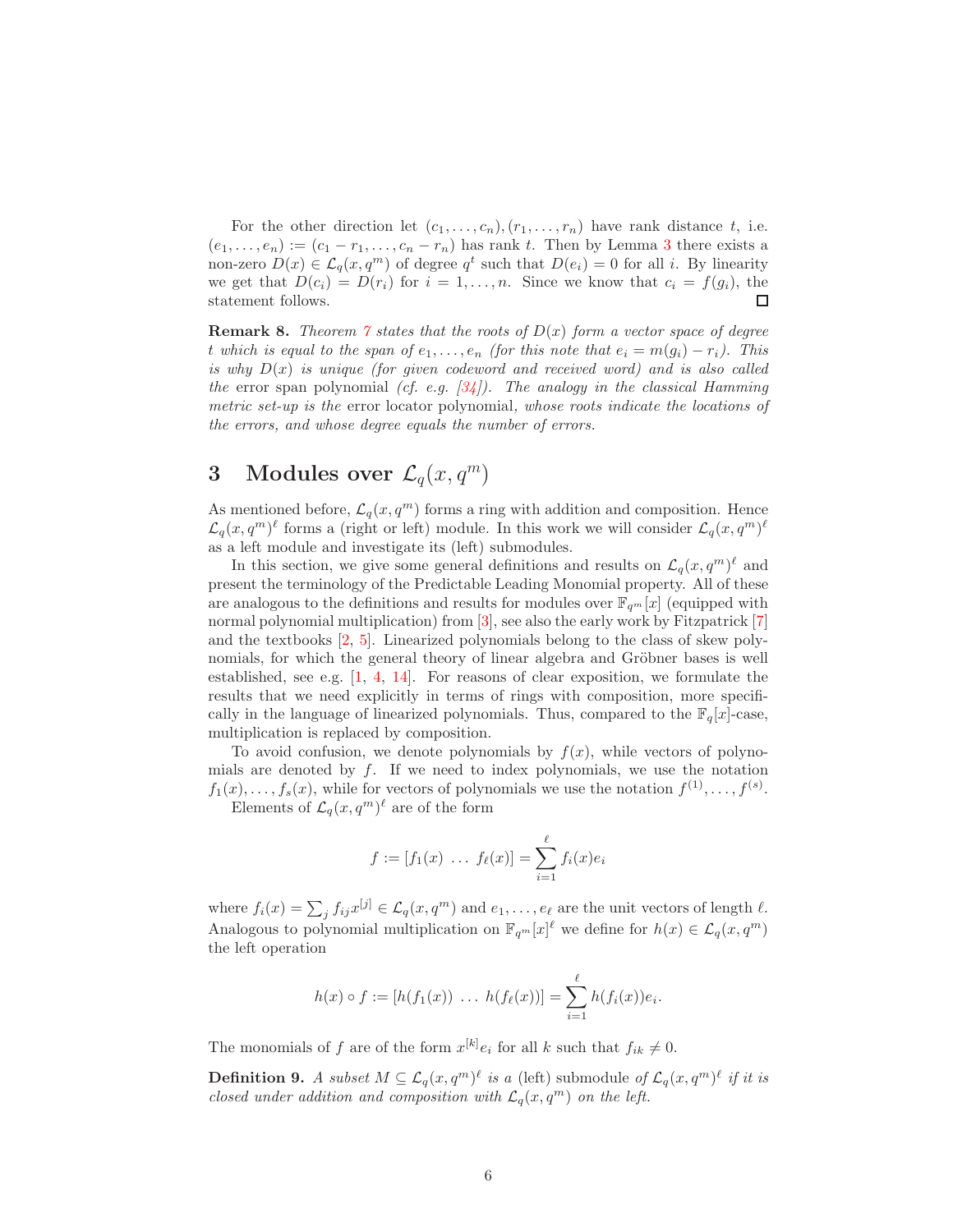**Definition 10.** Consider the non-zero elements  $f^{(1)}, \ldots, f^{(s)} \in \mathcal{L}_q(x, q^m)^{\ell}$ . We say that  $f^{(1)}, \ldots, f^{(s)}$  are linearly independent if for any  $a_1(x), \ldots, a_s(x) \in \mathcal{L}_q(x, q^m)$ 

$$
\sum_{i=1}^{s} a_i(x) \circ f^{(i)} = [0 \dots 0] \implies a_1(x) = \dots = a_s(x) = 0.
$$

A generating set of a submodule  $M \subseteq \mathcal{L}_q(x,q^m)^\ell$  is called a basis of M if all its elements are linearly independent.

One can easily see that

$$
B = \{xe_1, xe_2 \ldots, xe_{\ell}\}\
$$

is a basis of  $\mathcal{L}_q(x,q^m)^\ell$ , thus  $\mathcal{L}_q(x,q^m)^\ell$  is a *free* and *finitely generated* module.

We need the notion of monomial order for the subsequent results, which we will define in analogy to [\[2,](#page-22-3) Definition 3.5.1].

**Definition 11.** A monomial order  $\langle on \mathcal{L}_q(x, q^m)^\ell \rangle$  is a total order on  $\mathcal{L}_q(x, q^m)^\ell$ that fulfills the following two conditions:

- $x^{[k]}e_i < x^{[j]} \circ (x^{[k]}e_i)$  for any monomial  $x^{[k]}e_i \in \mathcal{L}_q(x,q^m)^\ell$  and  $j \in \mathbb{N}_{>0}$ .
- $\iint_{U_1} x^{[k]} e_i \leq x^{[k']} e_{i'}, \text{ then } x^{[j]} \circ (x^{[k]} e_i) \leq x^{[j]} \circ (x^{[k']} e_{i'}) \text{ for any monomials}$  $x^{[k]}e_i, x^{[k']}e_{i'} \in \mathcal{L}_q(x, q^m)^{\ell}$  and  $j \in \mathbb{N}_0$ .

We have different choices for monomial orders, of which the following is of interest for our investigations.

**Definition 12.** The  $(k_1, \ldots, k_\ell)$ -weighted term-over-position monomial order is defined as

$$
x^{[i_1]}e_{j_1} <_{(k_1,\ldots,k_\ell)} x^{[i_2]}e_{j_2} : \iff
$$
  

$$
i_1 + k_{j_1} < i_2 + k_{j_2} \text{ or } [i_1 + k_{j_1} = i_2 + k_{j_2} \text{ and } j_1 < j_2].
$$

Note that this monomial order for  $\mathcal{L}_q(x, q^m)^\ell$  coincides with the weighted termover-position monomial order for  $\mathbb{F}_{q^m}[x]$ , since one could replace the q-degrees with normal degrees and get the classical cases.

We furthermore need the following definition in analogy to the weighted termover-position monomial order:

**Definition 13.** The  $(k_1, \ldots, k_\ell)$ -weighted q-degree of  $[f_1(x) \ldots f_\ell(x)]$  is defined as  $\max\{k_i + \deg(f_i(x)) \mid i = 1, ..., \ell\}.$ 

In the following we will not fix a monomial order. The results, if not noted differently, hold for any chosen monomial order.

**Definition 14.** We can order all monomials of an element  $f \in \mathcal{L}_q(x,q^m)^\ell$  in decreasing order with respect to some monomial order. Rename them such that  $x^{[i_1]}e_{j_1} > x^{[i_2]}e_{j_2} > \ldots$  Then

- 1. the leading monomial  $\text{Im}(f) = x^{[i_1]}e_{j_1}$  is the greatest monomial of f.
- 2. the leading position  $\text{pos}(f) = j_1$  is the vector coordinate of the leading monomial.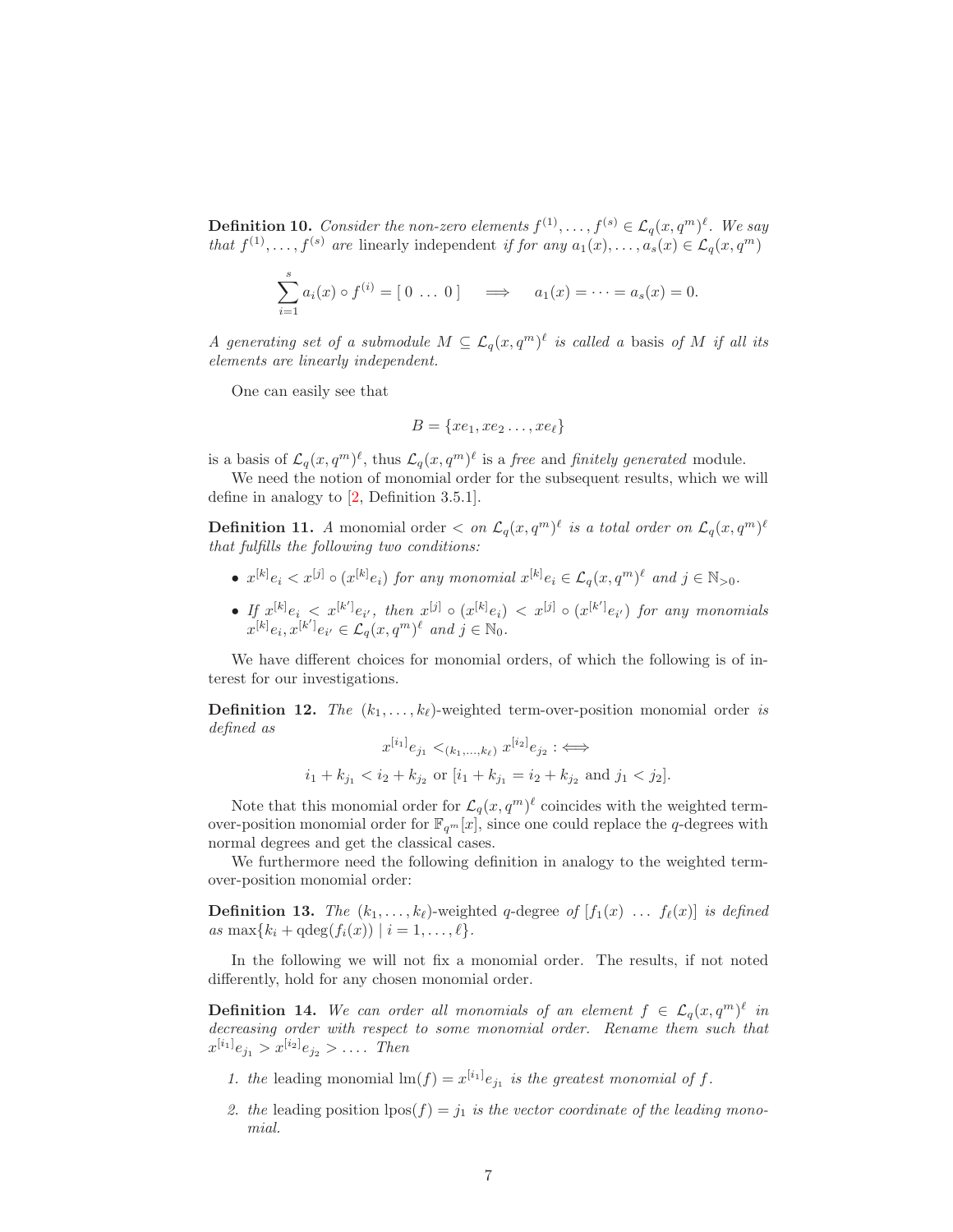3. the leading term  $\text{lt}(f) = f_{j_1,i_1} x^{[i_1]} e_{j_1}$  is the complete term of the leading monomial.

In order to define minimality for submodule bases we need the following notion of reduction, in analogy to [\[2,](#page-22-3) Definition 4.1.1].

**Definition 15.** Let  $f, h \in \mathcal{L}_q(x, q^m)^\ell$  and let  $F = \{f^{(1)}, \ldots, f^{(s)}\}$  be a set of nonzero elements of  $\mathcal{L}_q(x,q^m)^\ell$ . We say that f reduces to h modulo F in one step if and only if

$$
h = f - ((b_1 x^{[a_1]}) \circ f^{(1)} + \cdots + (b_k x^{[a_k]}) \circ f^{(k)})
$$

for some  $a_1, \ldots, a_k \in \mathbb{N}_0$  and  $b_1, \ldots, b_k \in \mathbb{F}_{q^m}$ , where

$$
\text{lm}(f) = x^{[a_i]} \circ \text{lm}(f^{(i)}), \quad i = 1, ..., k, \quad \text{and}
$$
  

$$
\text{lt}(f) = (b_1 x^{[a_1]}) \circ \text{lt}(f^{(1)}) + \dots + (b_k x^{a_{[k]}}) \circ \text{lt}(f^{(k)}).
$$

We say that f is minimal with respect to F if it cannot be reduced modulo  $F$ .

**Definition 16.** A module basis  $B$  is called minimal if all its elements  $b$  are minimal with respect to  $B \setminus \{b\}$ .

<span id="page-7-0"></span>**Proposition 17.** Let B be a basis of a module  $M \subseteq \mathcal{L}_q(x,q^m)^{\ell}$ . Then B is a minimal basis if and only if all leading positions of the elements of B are distinct.

*Proof.* Let B be minimal. If two elements of B have the same leading position, the one with the greater leading monomial can be reduced modulo the other element, which contradicts the minimality. Hence, no two elements of a minimal basis can have the same leading position.

The other direction follows straight from the definition of reducibility and minimality of a basis, since if the leading positions of all elements are different, none of  $\Box$ them can be reduced modulo the other elements.

The property outlined in the following theorem is well-established for minimal Gröbner bases for modules in  $\mathbb{F}_q[x]^\ell$  with respect to multiplication. It extends to non-commutative Gröbner bases of solvable type, see e.g.  $[14, \text{ Lemma } 1.5]$ . As a result, it also holds over the ring of linearized polynomials. It was labeled Predictable Leading Monomial (PLM) property in [\[17\]](#page-23-11) to emphasize its closeness to Forney's Predictable Degree property [\[8\]](#page-23-12). It captures the exact property that is needed in subsequent proofs.

Note that in  $[17]$  minimal bases were addressed as minimal Gröbner bases. It can be shown that in their setting as well as in the one of this paper a minimal basis is the same as a minimal Gröbner basis. For explicit formulation of the theory of Gröbner bases for modules in  $\mathcal{L}_q(x, q^m)^\ell$  the interested reader is referred to our preprint paper [\[18\]](#page-23-13).

<span id="page-7-1"></span>**Theorem 18** (PLM property). Let M be a module in  $\mathcal{L}_q(x,q^m)^\ell$  with minimal basis  $B = \{b^{(1)}, \ldots, b^{(L)}\}$ . Then for any  $0 \neq f \in M$ , written as

$$
f = a_1(x) \circ b^{(1)} + \cdots + a_L(x) \circ b^{(L)},
$$

where  $a_1(x), \ldots, a_L(x) \in \mathcal{L}_q(x, q^m)$ , we have

$$
\text{Im}(f) = \max_{1 \le i \le L; a_i(x) \ne 0} \{ \text{Im}(a_i) \circ \text{Im}(b^{(i)}) \}
$$

where  $\ln(a_i(x))$  is the term of  $a_i(x)$  of highest q-degree.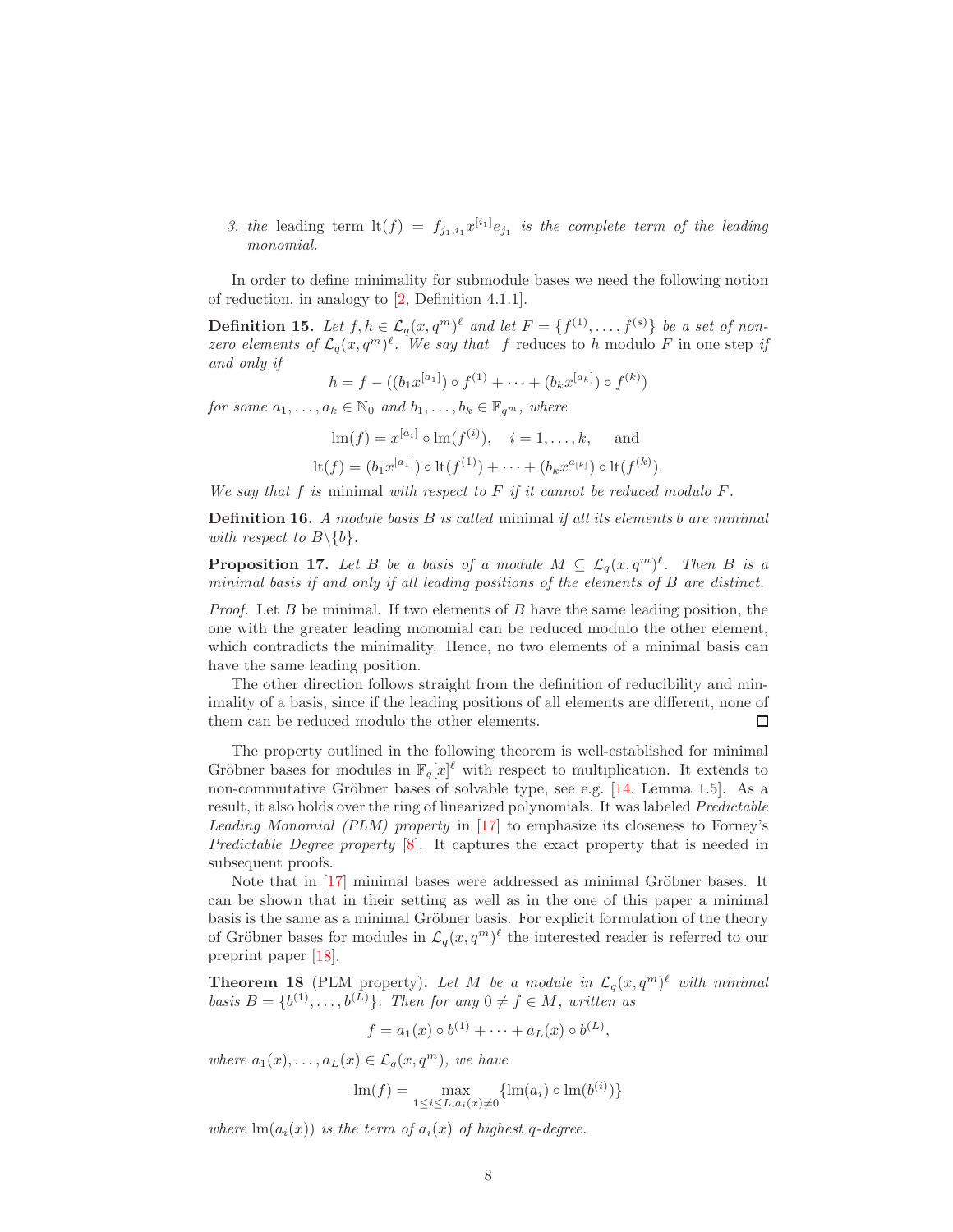*Proof.* Since  $B$  is minimal, all leading positions and thus also all leading monomials of its elements are distinct (by Proposition [17\)](#page-7-0). Without loss of generality assume that  $\text{Im}(b^{(1)}) > \text{Im}(b^{(2)}) > \cdots > \text{Im}(b^{(L)})$  and that all  $a_i(x)$  are non-zero. Since  $\mathcal{L}_q(x,q^m)$  contains no zero divisors, we have that  $lpos(a_i(x) \circ b^{(i)}) = lpos(b^{(i)})$  for  $1 \leq i \leq L$ . As a result, all leading positions and therefore all leading monomials of the  $a_i(x) \circ b^{(i)}$ 's are distinct. Thus there exist  $j_1, \ldots, j_L$  such that

$$
\ln(a_{j_1}(x) \circ b^{(j_1)}) > \ln(a_{j_2}(x) \circ b^{(j_2)}) > \cdots > \ln(a_{j_L}(x) \circ b^{(j_L)}).
$$

It follows that

$$
\operatorname{lm}(f) = \operatorname{lm}(a_{j_1}(x) \circ b^{(j_1)}) = \operatorname{lm}(a_{j_1}(x)) \circ \operatorname{lm}(b^{(j_1)}) = \max_{1 \le i \le L} \{\operatorname{lm}(a_i(x)) \circ \operatorname{lm}(b^{(j_i)})\}.
$$

<span id="page-8-1"></span>Proposition 19. The leading positions and weighted q-degrees of all elements of two distinct minimal bases for the same module in  $\mathcal{L}_q(x,q^m)^\ell$  have to be the same. This implies that the cardinality of both bases are equal as well.

*Proof.* Let  $B_1 = \{b^{(i)} | i = 1, ..., L\}$  and  $B_2 = \{c^{(i)} | i = 1, ..., L'\}$  be two different minimal bases of the same module in  $\mathcal{L}_q(x, q^m)^\ell$ . Then  $b^{(j)}$  must be a linear combination of the  $c^{(i)}$  for  $j = 1, ..., L$ . Similarly,  $c^{(i)}$  must be a linear combination of the  $b^{(j)}$  for  $i = 1, ..., L'$ . Hence, by the PLM property and since all leading positions are different in the bases, there exist  $j' \in \{1, ..., L'\}$  and  $a(x), a'(x) \in \mathcal{L}_q(x, q^m)$  such that  $\text{Im}(a(x) \circ c^{(j')}) = \text{Im}(b^{(j)})$  and  $\text{Im}(a'(x) \circ b^{(j)}) =$  $\text{Im}(c^{(j')})$ . This implies on the one hand that  $\text{pos}(b^{(j)}) = \text{pos}(c^{(j')})$  and on the other that  $qdeg(a(x)) = qdeg(a'(x)) = 0$ , which implies that  $qdeg(b^{(j)}) = qdeg(c^{(j')})$ .

## <span id="page-8-0"></span>4 Minimal List-Decoding of Gabidulin Codes

In this section we describe a minimal list-decoding algorithm for Gabidulin codes. To explain this terminology further: given a received word, our list decoder outputs a list of exactly those message words that correspond to all codewords that are closest to the received word. The algorithm uses a parametrization within the interpolation module that is associated with the given received word. For this, we will need a minimal basis of this module, where minimality is with respect to the  $(0, k - 1)$ -weighted q-degree. The construction of such a minimal basis will be described in the second subsection.

For the remainder of the paper let  $g_1, \ldots, g_n \in \mathbb{F}_{q^m}$  be linearly independent over  $\mathbb{F}_q$  and let  $M_k(g_1, \ldots, g_n)$  be the generator matrix of the Gabidulin code  $C \subseteq \mathbb{F}_{q^m}^n$ . Let  $\mathbf{r} = (r_1, \ldots, r_n) \in \mathbb{F}_{q^m}^n$  be the received word and denote  $\mathbf{g} = (g_1, \ldots, g_n)$ . Moreover, throughout the remainder of this paper our monomial order will be the  $(0, k - 1)$ -weighted term-over-position monomial order.

#### 4.1 The Parametrization

In the following we abbreviate the row span of a (polynomial) matrix A by  $rs(A)$ . **Definition 20.** The interpolation module  $\mathfrak{M}(\mathbf{r})$  for **r** is defined as the left submodule of  $\mathcal{L}_q(x,q^m)^2$ , given by

$$
\mathfrak{M}(\mathbf{r}) := \text{rs} \left[ \begin{array}{cc} \Pi_{\mathbf{g}}(x) & 0 \\ -\Lambda_{\mathbf{g},\mathbf{r}}(x) & x \end{array} \right].
$$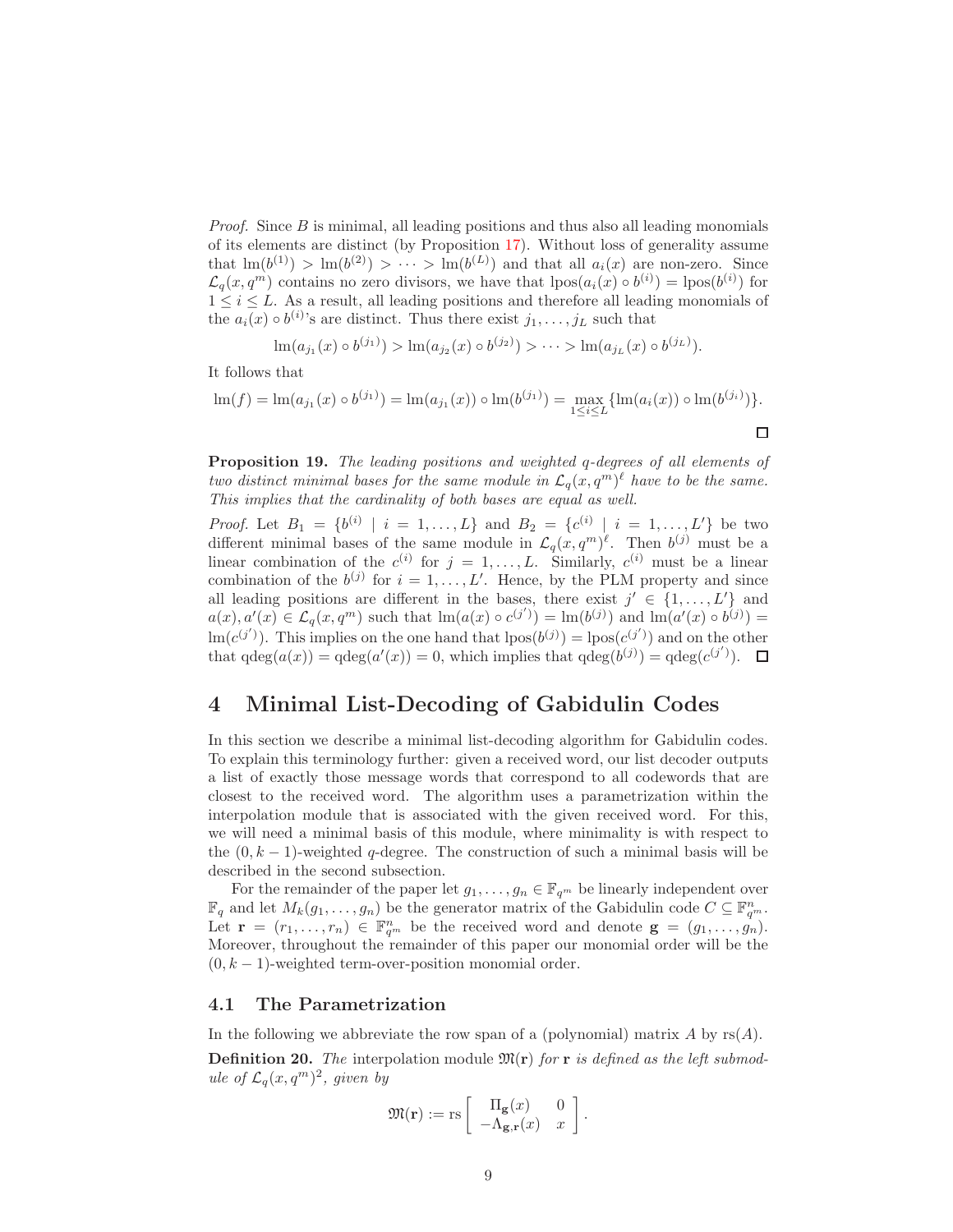We identify any  $[f(x) \quad g(x)] \in \mathfrak{M}(\mathbf{r})$  with the bivariate linearized q-polynomial  $Q(x, y) = f(x) + g(y)$ . The following theorem shows that the name interpolation module is justified for  $\mathfrak{M}(\mathbf{r})$ :

<span id="page-9-0"></span>**Theorem 21.**  $\mathfrak{M}(\mathbf{r})$  consists exactly of all  $Q(x, y) = f(x) + g(y)$  with  $f(x), g(x) \in$  $\mathcal{L}_q(x,q^m)$ , such that  $Q(g_i,r_i) = 0$  for  $i = 1,\ldots,n$ .

*Proof.* For the first direction let  $Q(x, y) = f(x) + g(y)$  be an element of  $\mathfrak{M}(\mathbf{r})$ . Then there exist  $\beta(x), \gamma(x) \in \mathcal{L}_q(x, q^m)$  such that  $f(x) = \beta(x) \circ \Pi_{\mathbf{g}}(x) - \gamma(x) \circ \Lambda_{\mathbf{g},\mathbf{r}}(x)$  and  $\gamma(x) = g(x)$ , thus  $Q(g_i, r_i) = \beta(\Pi_{\mathbf{g}}(g_i)) - \gamma(\Lambda_{\mathbf{g},\mathbf{r}}(g_i)) + \gamma(r_i) = 0 - \gamma(r_i) + \gamma(r_i) = 0.$ 

For the other direction let  $f(x), g(x) \in \mathcal{L}_q(x, q^m)$  be such that  $Q(g_i, r_i) = f(g_i) +$  $g(r_i) = 0$  for  $i = 1, ..., n$ . To show that  $Q(x, y) \in \mathfrak{M}(\mathbf{r})$  we need to find  $\beta(x) \in$  $\mathcal{L}_q(x,q^m)$  such that

$$
\beta(x) \circ \Pi_{\mathbf{g}}(x) - \gamma(x) \circ \Lambda_{\mathbf{g},\mathbf{r}}(x) = f(x)
$$
 and  $\gamma(x) = g(x)$ .

We substitute the second into the first equation to get

$$
\beta(x) \circ \Pi_{\mathbf{g}}(x) = f(x) + g(x) \circ \Lambda_{\mathbf{g},\mathbf{r}}(x). \tag{2}
$$

By assumption, the equation  $f(g_i) + g(\Lambda_{\mathbf{g},\mathbf{r}}(g_i)) = f(g_i) + g(r_i) = 0$  holds for all i. Then, by Lemma [6,](#page-4-1) it follows that  $f(x) + g(x) \circ \Lambda_{g,r}(x)$  is symbolically divisible on the right by  $\Pi_{\mathbf{g}}(x)$  and hence there exists  $\beta(x) \in \mathcal{L}_q(x, q^m)$  such that (1) holds.  $\Box$ 

Combining all the previous results we get a description of all codewords with distance t to the received word in the new parametrization:

<span id="page-9-1"></span>**Theorem 22.** The elements  $f = [N(x) - D(x)]$  of  $\mathfrak{M}(\mathbf{r})$  that fulfill

- 1.  $qdeg(N(x)) \leq t + k 1$ ,
- 2.  $qdeg(D(x)) = t$ ,
- 3.  $N(x)$  is symbolically divisible on the left by  $D(x)$ , i.e. there exists  $m(x) \in$  $\mathcal{L}_q(x,q^m)$  such that  $D(m(x)) = N(x)$ ,

are in one-to-one correspondence with the codewords of rank distance t to the received word r.

Note that conditions 1) and 2) are equivalent to that the  $(0, k - 1)$ -weighted q-degree of f is equal to  $t + k - 1$  and  $\text{pos}(f) = 2$ .

*Proof.* To prove the first direction let  $\mathbf{c} \in \mathbb{F}_{q^m}^n$  be a codeword such that  $d_R(\mathbf{c}, \mathbf{r}) = t$ with the corresponding message polynomial  $m(x) \in \mathcal{L}_q(x, q^m)_{\leq k}$ . Then by Theorem [7](#page-4-0) there exists  $D(x) \in \mathcal{L}_q(x,q^m)$  of q-degree t such that  $D(m(g_i)) = D(r_i)$  for  $i = 1, \ldots, n$ . By Theorem [21](#page-9-0) we know that  $[D(m(x)) - D(x)]$  is in  $\mathfrak{M}(\mathbf{r})$ . It holds that  $\deg(D(m(x))) \leq t + k - 1$  and that  $(D(m(x)))$  is symbolically divisible on the left by  $D(x)$ .

For the other direction let  $[N(x) - D(x)] \in \mathfrak{M}(\mathbf{r})$  fulfill conditions 1)–3). Then we know that the divisor  $m(x) \in \mathcal{L}_q(x, q^m)$  has q-degree less than k and that  $N(x) =$  $D(m(x))$ . Since it is in  $\mathfrak{M}(\mathbf{r})$  we know by Theorem [21](#page-9-0) that  $D(m(g_i)) - D(r_i) = 0$ for all i. Define  $\mathbf{c} := (m(g_1), \ldots, m(g_n))$ , then it follows from Theorem [7](#page-4-0) that  $d_R(\mathbf{c}, \mathbf{r}) = t.$  $\Box$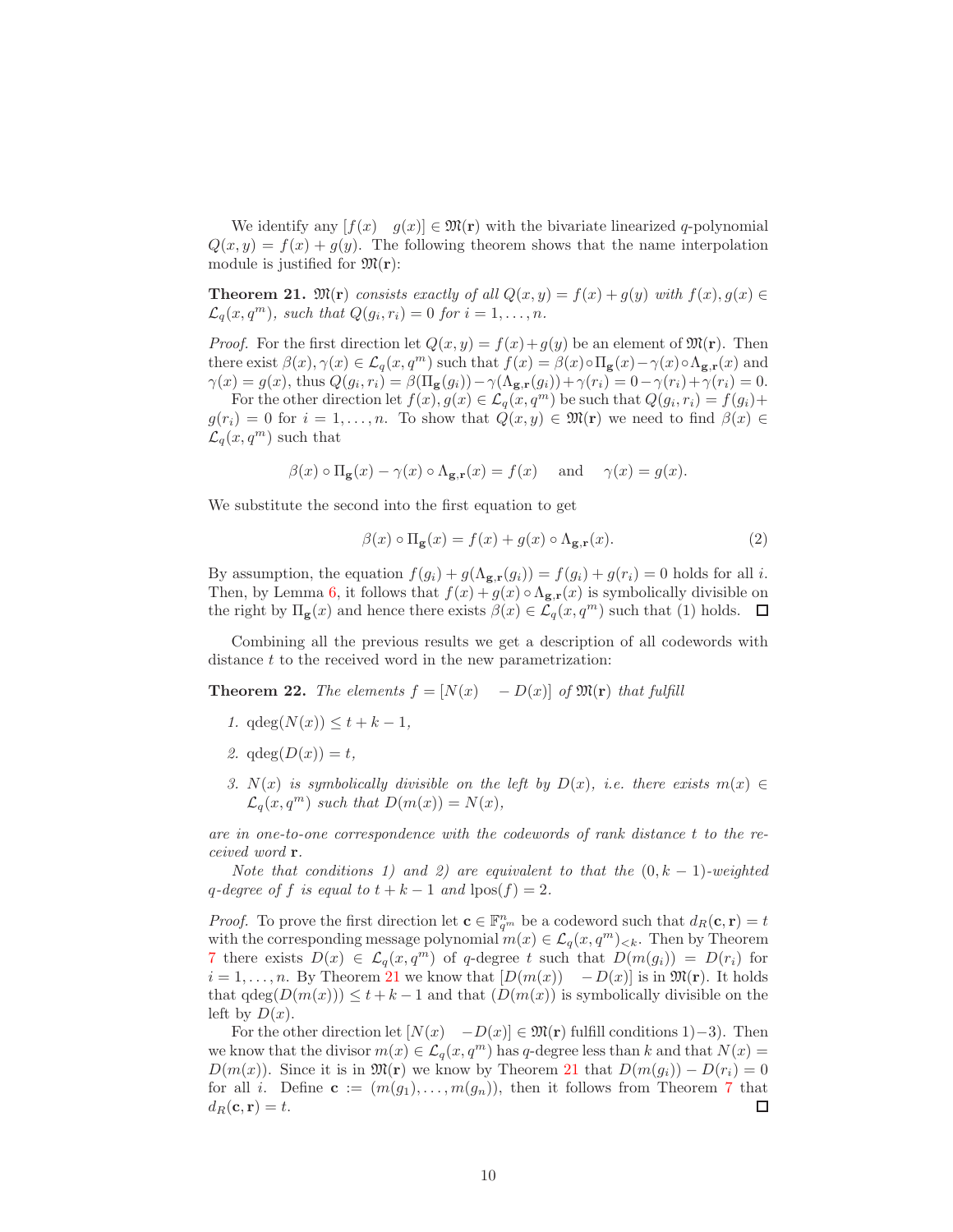Therefore, list decoding within rank radius t is equivalent to finding all elements  $[N(x) - D(x)]$  in  $\mathfrak{M}(\mathbf{r})$  with  $(0, k-1)$ -weighted q-degree less than  $t+k$  and leading position 2, such that  $N(x)$  is symbolically divisible on the left by  $D(x)$ . Note that this is a generalization of the interpolation-based decoding method from [\[23\]](#page-24-4). The difference is that our method can also decode beyond the unique decoding radius.

We can now describe the list decoding algorithm. Since in most applications one wants to find the set of all closest codewords to the received word, our algorithm will do exactly this. In contrast, a complete list decoder with a prescribed radius t finds all codewords within radius t from the received word, even if some of them are closer than others.

Our decoding algorithm is Algorithm [1](#page-10-0) below. This algorithm requires the computation of a minimal basis of  $\mathfrak{M}(\mathbf{r})$  (only once for each received word). The algorithm then iteratively searches for all elements in  $\mathfrak{M}(\mathbf{r})$  of  $(0, k-1)$ -weighted q-degree  $t + k - 1$  for increasing t and checks the requirements of Theorem [22.](#page-9-1) As soon as solutions are found,  $t$  will not be increased any further and the algorithm terminates.

As in Section [3](#page-5-0) we use the notation  $f = [f_1(x) \quad f_2(x)], b^{(i)} = [b_1^{(i)}(x) \quad b_2^{(i)}(x)],$ etc. for elements of the interpolation module  $\mathfrak{M}(\mathbf{r})$ .

Algorithm 1 Minimal list decoding of a Gabidulin code of dimension  $k$  with generators  $g_1, \ldots, g_n \in \mathbb{F}_{q^m}$ .

<span id="page-10-0"></span>**Require:** Positive integers  $k, n; \mathbf{g} = (g_1, \ldots, g_n) \in \mathbb{F}_{q^m}^n$ , received word  $\mathbf{r} \in \mathbb{F}_{q^m}^n$ .

1. Compute  $\Pi_{\mathbf{g}}(x)$  and  $\Lambda_{\mathbf{g},\mathbf{r}}(x)$ , both in  $\mathcal{L}_q(x, q^{\lambda n})$ . Define the interpolation module

$$
\mathfrak{M}(\mathbf{r}) := \mathrm{rs} \left[ \begin{array}{cc} \Pi_{\mathbf{g}}(x) & 0 \\ -\Lambda_{\mathbf{g},\mathbf{r}}(x) & x \end{array} \right].
$$

2. Compute a minimal basis  $B = \{b^{(1)}, b^{(2)}\}$  of  $\mathfrak{M}(\mathbf{r})$  with respect to the  $(0, k-1)$ weighted degree, with  $lpos(b^{(1)}) = 1$  and  $lpos(b^{(2)}) = 2$ .

3. Define  $\ell_1, \ell_2$  as the  $(0, k-1)$ -weighted q-degrees of  $b^{(1)}, b^{(2)}$ , respectively.

4. Define list:=  $\lceil \cdot \rceil$  (an empty list) and  $j := 0$ .

while list=  $\vert \, \vert$  do

for all  $\beta(x) \in \mathcal{L}_q(x, q^m)$ ,  $qdeg(\beta(x)) \leq \ell_2 - \ell_1 + j$  do for all monic  $\gamma(x) \in \mathcal{L}_q(x, q^m)$ ,  $qdeg(\gamma(x)) = j$  do  $f := \beta(x) \circ b^{(1)} + \gamma(x) \circ b^{(2)}$ if there exists  $m(x) \in \mathcal{L}_q(x,q^m)$  such that  $f_1(x) = f_2(m(x))$  then add  $m(x)$  to list end if end for end for  $j := j + 1$ end while return list

**Theorem 23.** Algorithm [1](#page-10-0) yields a list of all message polynomials such that the corresponding codewords are closest to the received word.

Proof. We will prove this in two steps; first we show that any closest codeword will be in the output list, then we show that any element in the output list of the algorithm is a closest codeword.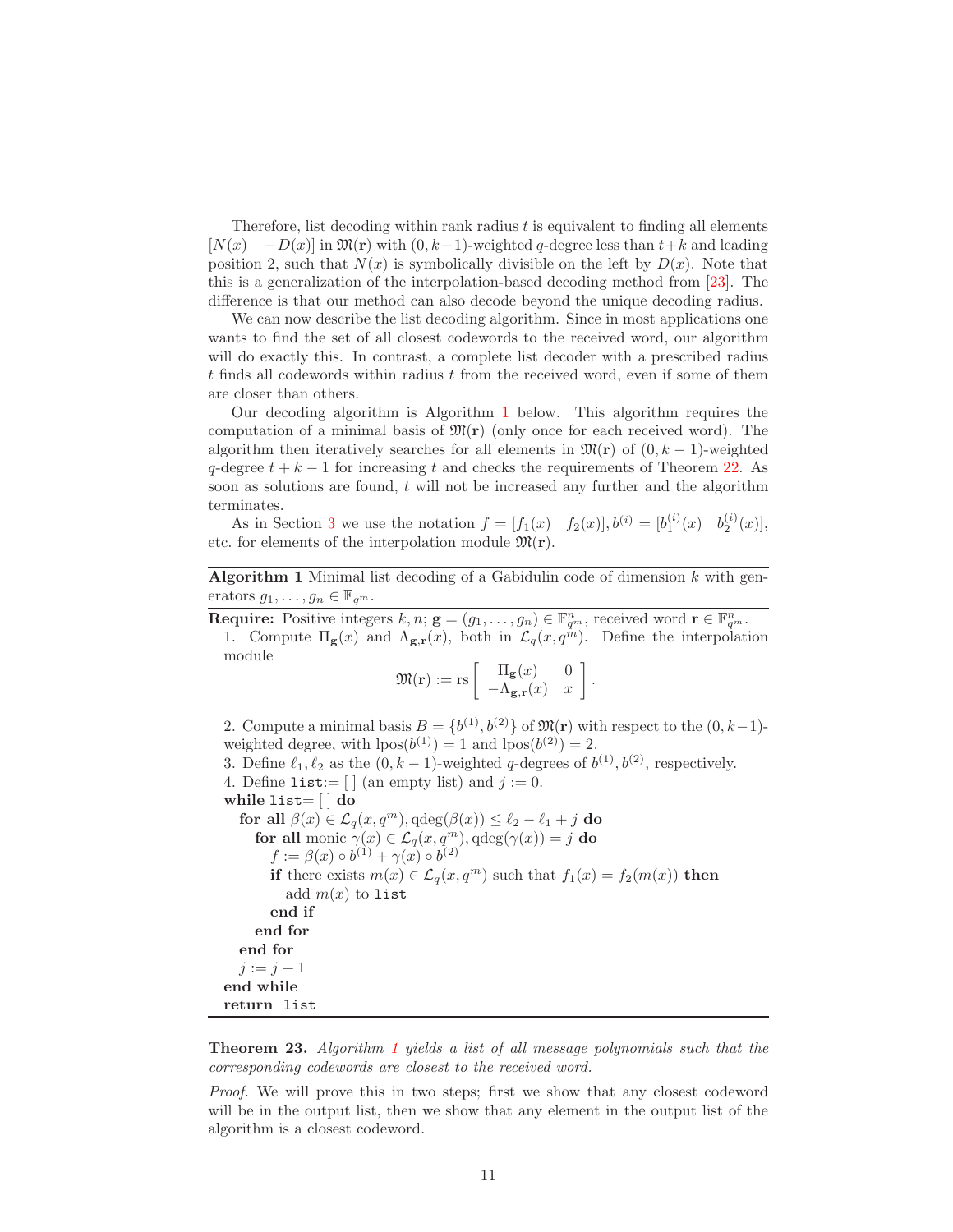For the first direction let  $\mathbf{c} \in \mathbb{F}_{q^m}^n$  be a closest codeword with corresponding message polynomial  $m(x) \in \mathcal{L}_q(x, q^m)_{< k}$  and  $t := d_R(\mathbf{c}, \mathbf{r})$ . We know from Theorem [22](#page-9-1) that there exists  $f = [f_1(x) \quad f_2(x)] = [f_2(m(x)) \quad f_2(x)] \in \mathfrak{M}(\mathbf{r})$ , with  $\text{pos}(f) =$ 2 and  $qdeg(f_2(x)) = t$ . I.e. there exist  $\beta(x), \gamma(x) \in \mathcal{L}_q(x, q^m)$  such that  $\beta(x) \circ b^{(1)} +$  $\gamma(x) \circ b^{(2)} = f$ . Furthermore, we know from the PLM property (Theorem [18\)](#page-7-1), that

$$
\operatorname{lm}(f) = \max\{\operatorname{lm}(\beta(x)) \circ \operatorname{lm}(b^{(1)}), \operatorname{lm}(\gamma(x)) \circ \operatorname{lm}(b^{(2)})\}
$$

which implies that  $\text{Im}(f) = \text{Im}(\gamma(x)) \circ \text{Im}(b^{(2)})$ , since  $\text{lpos}(b^{(i)}) = i$  for  $i = 1, 2$ . Therefore we get

$$
t = \mathrm{qdeg}(\gamma(x)) + (\ell_2 - k + 1) \iff \mathrm{qdeg}(\gamma(x)) = t - (\ell_2 - k + 1).
$$

Because of the leading position we furthermore get

$$
qdeg(\beta(x)) + qdeg(b_1^{(1)}(x)) \leq qdeg(\gamma(x)) + qdeg(b_2^{(2)}(x)) + k - 1
$$
  

$$
\iff qdeg(\beta(x)) \leq qdeg(\gamma(x)) + \ell_2 - \ell_1.
$$

Set  $j := t - \ell_2 + k - 1$ , then the above conditions translate into  $q \deg(\gamma(x)) = j$  and  $qdeg(\beta(x)) \leq j+\ell_2-\ell_1$ , which is exactly the parametrization used in the algorithm. We can choose  $\gamma(x)$  monic, since the non-zero scalar coefficients of our polynomials are from  $\mathbb{F}_{q^m}$  and are thus invertible.

Note that increasing  $j$  by one is equivalent to increasing  $t$  by one. Therefore, if  $t$ is the minimal distance between any codeword and the received word, the algorithm will not terminate at any  $j < t-\ell_2+k-1$ . Thus, we have shown that the algorithm will produce  $m(x)$  as an output element.

For the other direction let  $m(x)$  be an element of the output list of Algo-rithm [1.](#page-10-0) Then there exists  $f = [f_1(x) \quad f_2(x)] = [f_2(m(x)) \quad f_2(x)] \in \mathfrak{M}(\mathbf{r}).$ Furthermore there exist  $j \in \mathbb{N}_0$  and  $\beta(x), \gamma(x) \in \mathcal{L}_q(x, q^m)$  with  $qdeg(\beta(x)) \leq$  $\ell_2 - \ell_1 + j$ ,  $\operatorname{qdeg}(\gamma(x)) = j$  such that  $\beta(x) \circ b^{(1)} + \gamma(x) \circ b^{(2)} = f$ . Since  $\operatorname{qdeg}(b_1^{(1)}) = j$  $\ell_1, \text{qdeg}(b_2^{(1)}) < \ell_1 - k + 1$  and  $\text{qdeg}(b_1^{(2)}) \leq \ell_2, \text{qdeg}(b_2^{(2)}) < \ell_2 - k + 1$ , it follows that

$$
qdeg(f_1(x)) \le \ell_2 + j
$$
,  $qdeg(f_2(x)) = \ell_2 + j - k + 1$ .

Hence all the requirements of Theorem [22](#page-9-1) are fulfilled for  $t = \ell_2 + j - k + 1$  and  $m(x)$  belongs to a codeword  $\mathbf{c} = (m(g_1), \ldots, m(g_n))$  with  $d_R(\mathbf{c}, \mathbf{r}) = \ell_2 + j - \ell_1$  $k + 1$ . It remains to show that there is no closer codeword. Assume there exists  $m'(x) \in \mathcal{L}_q(x, q^m)$  of q-degree less than k with corresponding codeword **c**' such that  $t' := d_R(c', r) < \ell_2 + j - k + 1$ . Then, by the first part of this proof, the algorithm would terminate at  $j = t' - \ell_2 + k - 1 < t - \ell_2 + k - 1$  and would not produce  $m(x)$ as an output element.

It remains to show that there are no codewords at rank distance less than  $\ell_2$  –  $k + 1$ , since this is the distance for the initial loop with  $j = 0$ . Assume there would be such a codeword with corresponding message polynomial  $m(x) \in \mathcal{L}_q(x, q^m)$ . Then there exists  $D(x) \in \mathcal{L}_q(x, q^m)$  with q-degree less than  $\ell_2 - k + 1$  such that  $f' := [D(m(x)) \ D(x)]$  is in  $\mathfrak{M}(\mathbf{r})$ . Then the  $(0, k - 1)$ -weighted q-degree of  $f'$ is less than  $\ell_2$ , which means that B is not a minimal basis of  $\mathfrak{M}(\mathbf{r})$ , which is a contradiction. П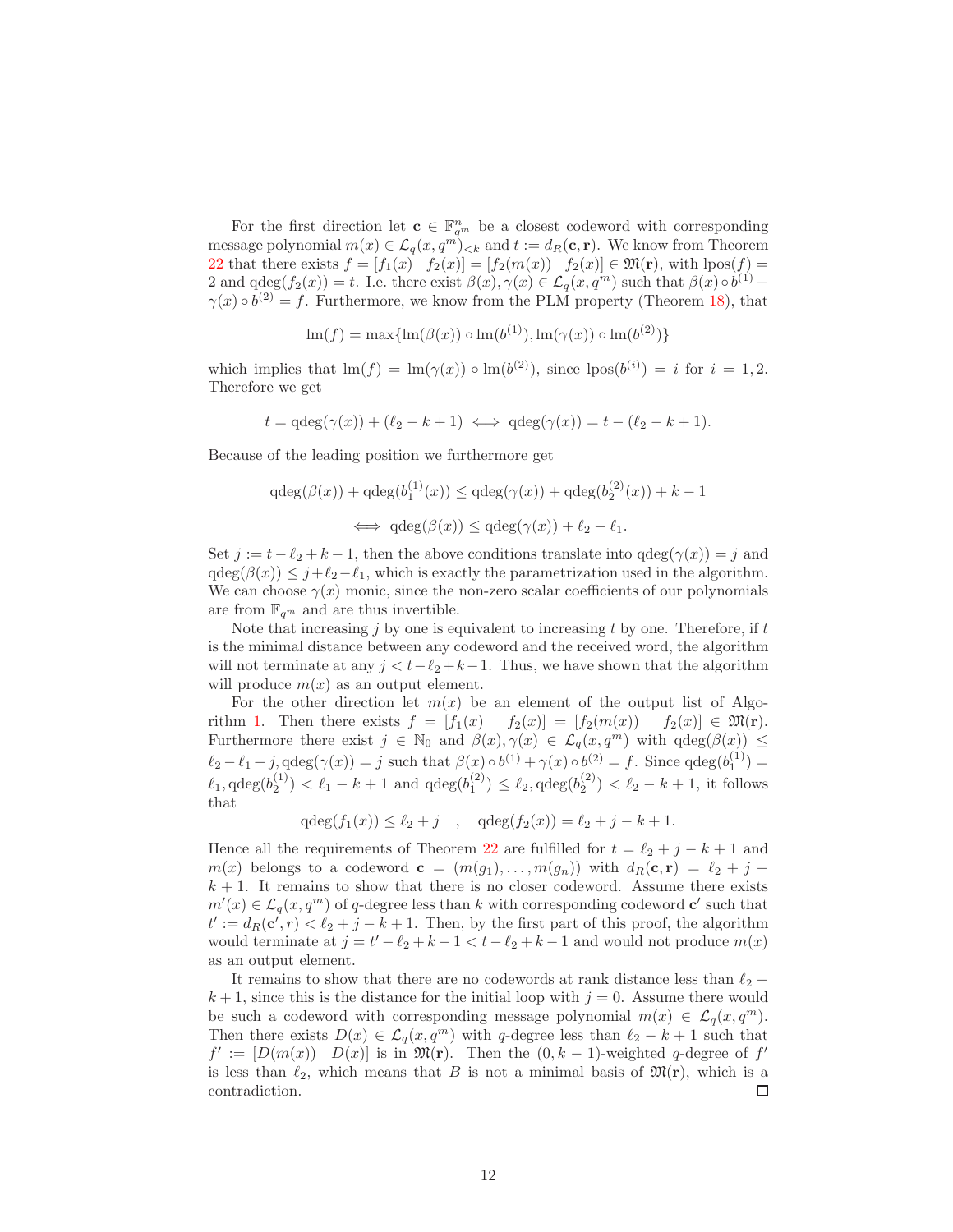#### 4.2 Construction of a Minimal Basis

We will now explain two different ways of obtaining the minimal basis for the interpolation module, as required in Algorithm [1.](#page-10-0) The first one is the extended Euclidean algorithm for composition while the second one is an iterative algorithm. Note that unique decoding with the Euclidean algorithm was done in a Gao-like algorithm in [\[38\]](#page-25-2). Similarly, unique decoding (possibly beyond half the minimum distance as a list-1 decoder) with an iterative algorithm analogous to our Algorithm [3](#page-16-0) can be found in [\[15,](#page-23-0) [23,](#page-24-4) [41\]](#page-25-4). Our algorithm differs from these works in the sense that we compute all (and not only one) closest codewords to the received word. For this, our set-up in terms of modules and particularly our parametrization result are novel ingredients that we believe give new insights into this topic.

The next algorithm for constructing a minimal basis of  $\mathfrak{M}(r)$  is the extended Euclidean algorithm (EEA) for q-linearized polynomials with respect to composition. This variant of the Euclidean algorithm is well-known, see e.g. [\[38,](#page-25-2) Algorithm 2.3], and works analogously to the classical EEA for normal polynomials. Since we need to distinguish left and right symbolic division, there exists a right and left EEA in  $\mathcal{L}_q(x, q^m)$ . In this work we are only interested in the right EEA. The main ingredient is right symbolic division with remainder: For given  $f(x), g(x) \in \mathcal{L}_q(x, q^m)$ with  $\deg(f(x)) \geq \deg(g(x))$  this type of division computes  $q(x), r(x) \in \mathcal{L}_q(x, q^m)$ such that  $qdeg(r(x)) < qdeg(g(x))$  and

$$
f(x) = q(x) \circ g(x) + r(x).
$$

Algorithm 2 Computation of minimal basis of  $\mathfrak{M}(\mathbf{r})$  via the extended Euclidean algorithm.

<span id="page-12-0"></span>**Require:** Positive integers  $k, n$ ;  $g \in \mathbb{F}_{q^m}^n$ , received word  $\mathbf{r} = (r_1, \ldots, r_n) \in \mathbb{F}_{q^m}^n$ ; q-annihilator polynomial  $\Pi_{\mathbf{g}}(x)$  and  $q$ -Lagrange polynomial  $\Lambda_{\mathbf{g},\mathbf{r}}(x)$ . Initialize  $j = 0$  and define  $P_0(x)$ ,  $N_0(x)$ ,  $K_0(x)$ ,  $D_0(x)$  as

$$
\left[\begin{array}{cc} P_0(x) & K_0(x) \\ N_0(x) & D_0(x) \end{array}\right] := \left[\begin{array}{cc} \Pi_{\mathbf{g}}(x) & 0 \\ -\Lambda_{\mathbf{g},\mathbf{r}}(x) & x \end{array}\right].
$$

while  $qdeg(D_i) + k - 1 < qdeg(N_i)$  do

Apply right symbolic division to compute  $q_j(x), r_j(x) \in \mathcal{L}_q(x, q^m)$  such that  $P_j(x) = q_j(x) \circ N_j(x) + r_j(x)$  and  $qdeg(r_j) < qdeg(N_j)$ . Update

$$
\left[\begin{array}{cc} P_{j+1}(x) & K_{j+1}(x) \\ N_{j+1}(x) & D_{j+1}(x) \end{array}\right] := \left[\begin{array}{cc} N_j(x) & D_j(x) \\ r_j(x) & K_j(x) - q_j(x) \circ D_j(x) \end{array}\right].
$$

Set  $j := j + 1$ . end while **return**  $b^{(1)} := [P_j(x) \ K_j(x)]$  and  $b^{(2)} := [N_j(x) \ D_j(x)]$ 

**Theorem [2](#page-12-0)4.** Algorithm 2 produces a minimal basis  $B = \{b^{(1)}, b^{(2)}\}$  for our interpolation module  $\mathfrak{M}(\mathbf{r})$ . Moreover,  $\text{pos}(b^{(1)}) = 1$  and  $\text{pos}(b^{(2)}) = 2$ .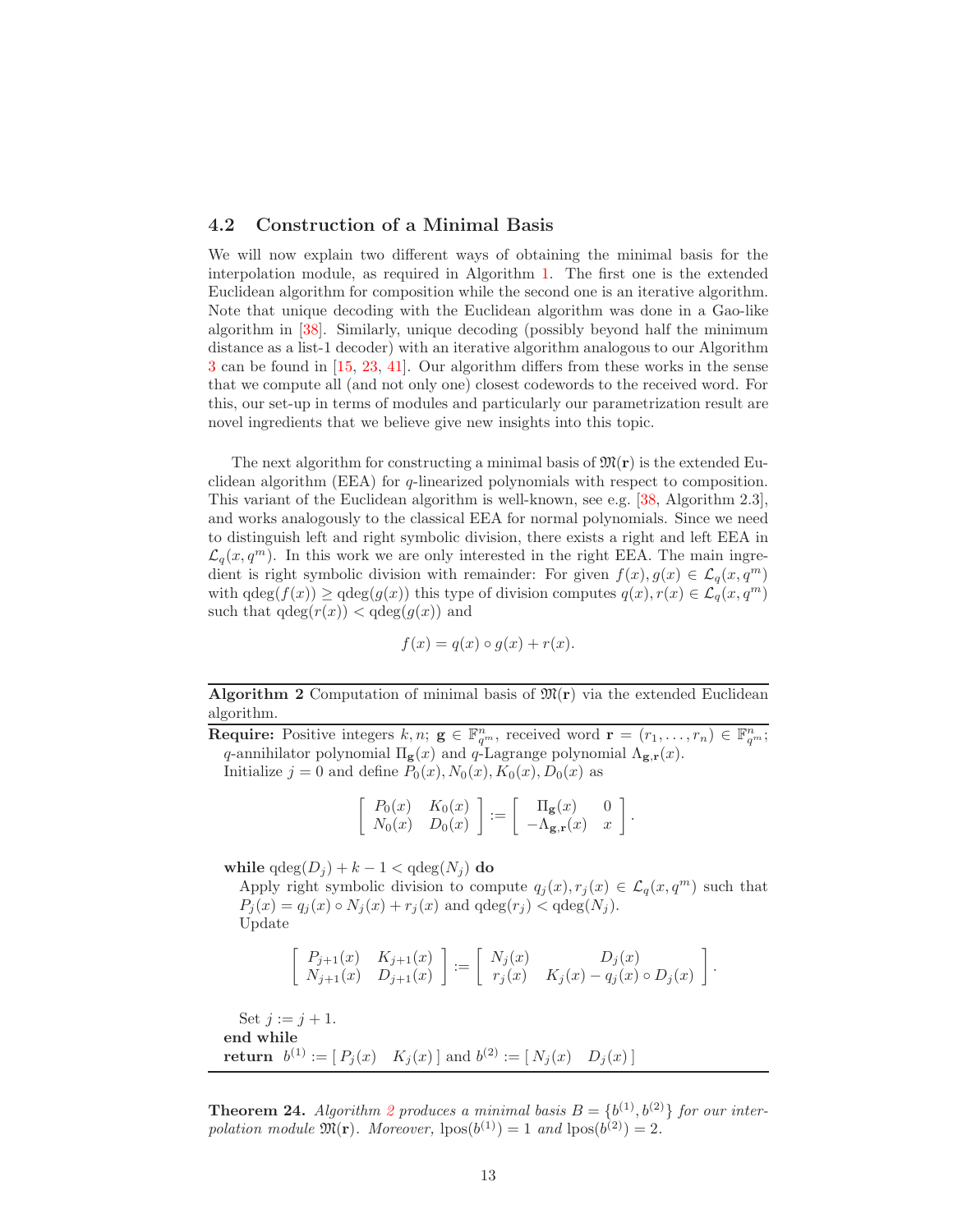*Proof.* As shown in Theorem [21,](#page-9-0) for  $j = 0$  we have a basis of  $\mathfrak{M}(\mathbf{r})$ . Then for  $j \geq 1$ we have that

$$
\begin{bmatrix}\nP_j(x) & K_j(x) \\
N_j(x) & D_j(x)\n\end{bmatrix} =\n\begin{bmatrix}\n0 & x \\
x & -q_{j-1}(x)\n\end{bmatrix}\n\circ\n\begin{bmatrix}\nP_{j-1}(x) & K_{j-1}(x) \\
N_{j-1}(x) & D_{j-1}(x)\n\end{bmatrix}
$$
\n
$$
\iff\n\begin{bmatrix}\nq_{j-1}(x) & x \\
x & 0\n\end{bmatrix}\n\circ\n\begin{bmatrix}\nP_j(x) & K_j(x) \\
N_j(x) & D_j(x)\n\end{bmatrix} =\n\begin{bmatrix}\nP_{j-1}(x) & K_{j-1}(x) \\
N_{j-1}(x) & D_{j-1}(x)\n\end{bmatrix},
$$

hence also the new matrix is a basis of  $\mathfrak{M}(\mathbf{r})$ .

We know that at level 0 both basis vectors have leading position 1. The **while**condition assures that the algorithm terminates as soon as we have a basis where the second vector has leading position 2, while the first still has leading position 1. This automatically implies that this basis is minimal, according to Proposition [17.](#page-7-0)  $\Box$ 

<span id="page-13-0"></span>**Example 25.** Consider the Gabidulin code in  $\mathbb{F}_{2^3} \cong \mathbb{F}_2[\alpha]$  (with  $\alpha^3 = \alpha + 1$ ) of dimension  $k = 2$  with generator matrix

$$
G = \left( \begin{array}{ccc} 1 & \alpha & \alpha^2 \\ 1 & \alpha^2 & \alpha^4 \end{array} \right).
$$

Thus  $\mathbf{g} = (g_1, g_2, g_3) = (1, \alpha, \alpha^2)$ . Suppose that the received word equals

$$
\mathbf{r} = (\alpha + 1 \ 0 \ \alpha).
$$

Then we construct the interpolation module

$$
M(\mathbf{r}) = \text{rs} \left[ \begin{array}{cc} \Pi_{\mathbf{g}}(x) & 0 \\ -\Lambda_{\mathbf{g},\mathbf{r}}(x) & x \end{array} \right] = \text{rs} \left[ \begin{array}{cc} x^8 + x & 0 \\ \alpha^2 x^4 + \alpha^5 x & x \end{array} \right].
$$

To compute a minimal basis we apply symbolic division and get

$$
x^{8} + x = (\alpha^{3} x^{2}) \circ (\alpha^{2} x^{4} + \alpha^{5} x) + \alpha^{6} x^{2} + x.
$$

Since  $qdeg(\alpha^3 x^2) + k - 1 = 2 \ge 1 = qdeg(\alpha^6 x^2 + x)$ , the algorithm terminates and a minimal basis (w.r.t. the  $(0, 1)$ -weighted 2-degree) of this module is

$$
\begin{bmatrix} g_1^{(1)} & g_1^{(2)} \\ g_2^{(1)} & g_2^{(2)} \end{bmatrix} = \begin{bmatrix} \alpha^2 x^4 + \alpha^5 x & x \\ \alpha^6 x^2 + x & \alpha^3 x^2 \end{bmatrix}.
$$

Hence we get  $\ell_1 = 2$  and  $\ell_2 = 2$ , i.e. we want to use all  $\beta(x) \in \mathcal{L}_2(x, 2^3)$  with 2degree less than or equal to 0 and all monic  $\gamma(x) \in \mathcal{L}_2(x, 2^3)$  with 2-degree equal to 0. Thus,  $\beta(x) = b_0 x$  for  $b_0 \in \mathbb{F}_{2^3}$  and  $\gamma(x) = x$ . We get divisibility for  $b_0 \in \mathbb{F}_{2^3} \setminus \{0\}$ . The corresponding message polynomials and codewords are

$$
m_1(x) = x^2 + \alpha x \qquad c_1 = (\alpha + 1 \quad 0 \quad \alpha^2 + 1),
$$
  
\n
$$
m_2(x) = \alpha^5 x^2 + \alpha^2 x \qquad c_2 = (\alpha + 1 \quad \alpha \quad \alpha),
$$
  
\n
$$
m_3(x) = \alpha^3 x^2 + \alpha^4 x \qquad c_3 = (\alpha^2 + 1 \quad 0 \quad \alpha^2),
$$
  
\n
$$
m_4(x) = \alpha^4 x^2 \qquad c_4 = (\alpha^2 + \alpha \quad \alpha^2 + 1 \quad \alpha),
$$
  
\n
$$
m_5(x) = \alpha^6 x^2 + \alpha^6 x \qquad c_5 = (0 \quad \alpha + 1 \quad 1),
$$
  
\n
$$
m_6(x) = \alpha^2 x^2 + \alpha^3 x \qquad c_6 = (\alpha^2 + \alpha + 1 \quad 0 \quad \alpha),
$$
  
\n
$$
m_7(x) = \alpha x^2 + x \qquad c_7 = (\alpha + 1 \quad 1 \quad \alpha + 1).
$$

All these codewords are rank distance 1 away from  $\mathbf{r} = (\alpha + 1 \ 0 \ \alpha)$ . Note that their Hamming distance to **r** varies from 1 to 3.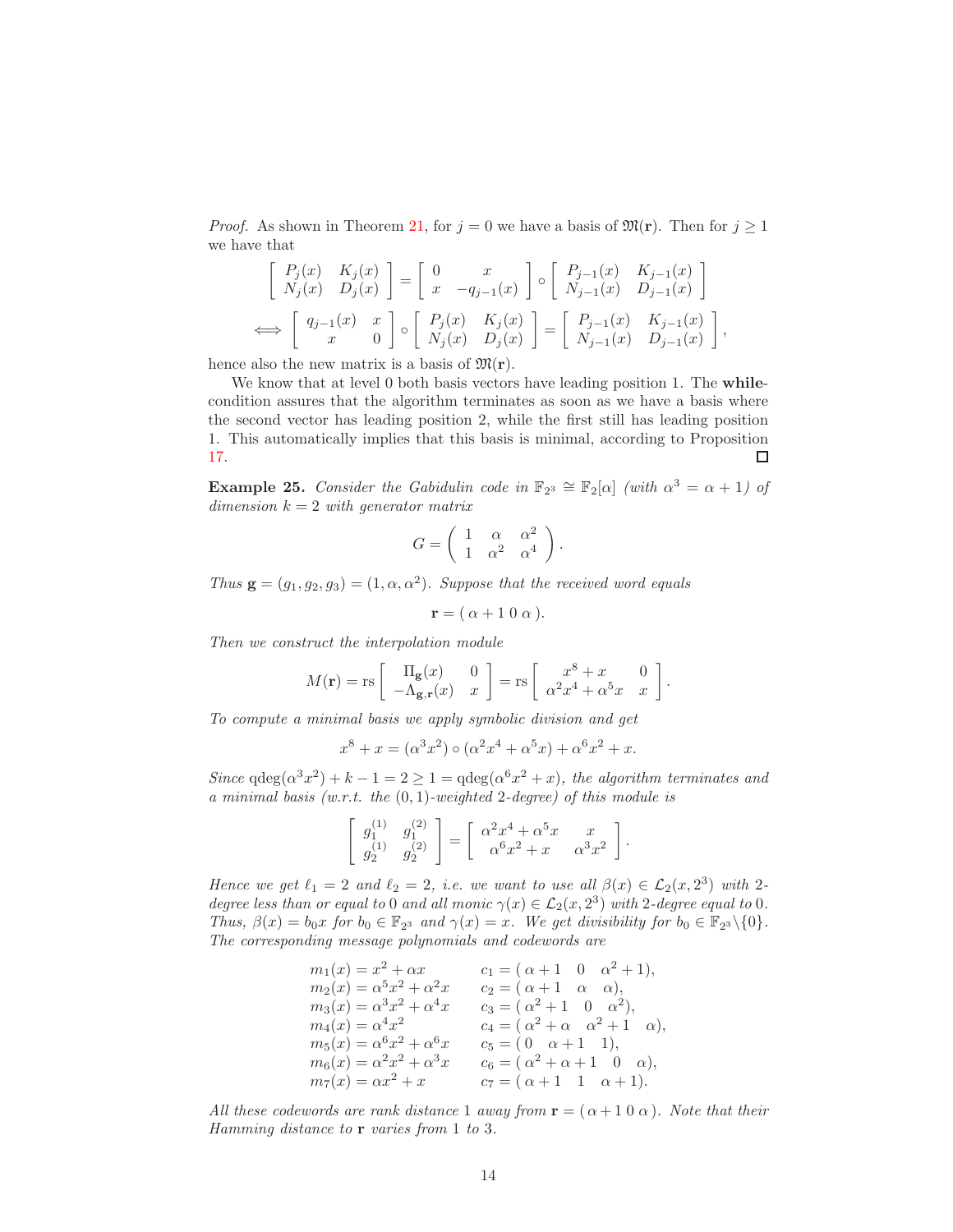We will now derive an alternative, more efficient algorithm, namely an iterative algorithm for the computation of a minimal basis of the interpolation module. For this we first need the following result:

<span id="page-14-0"></span>**Lemma 26.** For  $i = 1, \ldots, n$  denote by  $\mathfrak{M}_i$  the interpolation module for  $(g_1, \ldots, g_i)$ and  $(r_1, \ldots, r_i)$ . Let

$$
\left[\begin{array}{cc} P(x) & -K(x) \\ N(x) & -D(x) \end{array}\right]
$$

be a basis for  $\mathfrak{M}_{i-1}$  and

$$
\Gamma_i := P(g_i) - K(r_i) \quad , \quad \Delta_i := N(g_i) - D(r_i).
$$

If  $\Gamma_i \neq 0$ , then the row vectors of

$$
\begin{bmatrix} b^{(1)} \\ b^{(2)} \end{bmatrix} := \begin{bmatrix} x^q - \Gamma_i^{q-1} x & 0 \\ \Delta_i x & -\Gamma_i x \end{bmatrix} \circ \begin{bmatrix} P(x) & -K(x) \\ N(x) & -D(x) \end{bmatrix}
$$

form a basis of  $\mathfrak{M}_i$ . If  $\Delta_i \neq 0$ , then the row vectors of

$$
\left[\begin{array}{cc} \Delta_i x & -\Gamma_i x \\ 0 & x^q - \Delta_i^{q-1} x \end{array}\right] \circ \left[\begin{array}{cc} P(x) & -K(x) \\ N(x) & -D(x) \end{array}\right]
$$

form a basis of  $\mathfrak{M}_i$ .

*Proof.* We first consider the first case and show that both  $b^{(1)}$  and  $b^{(2)}$  are in  $\mathfrak{M}_i$ . From the assumptions it follows that  $P(g_j) = K(r_j)$  and that  $N(g_j) = D(r_j)$  for  $1 \leq j \leq i$ . Moreover, the two entries of  $b^{(1)}$  are given by

$$
(x^{q} - \Gamma_{i}^{q-1}x) \circ P(x) = P(x)^{q} - \Gamma_{i}^{q-1}P(x),
$$

$$
(x^{q} - \Gamma_{i}^{q-1}x) \circ K(x) = K(x)^{q} - \Gamma_{i}^{q-1}K(x),
$$

thus  $P(g_j)^q - \Gamma_i^{q-1} P(g_j) - K(r_j)^q + \Gamma_i^{q-1} K(r_j) = 0$  for  $1 \le j \le i$ . For  $b^{(2)}$  we get

$$
\Delta_i P(g_j) - \Gamma_i N(g_j) - \Delta_i K(r_j) + \Gamma_i D(r_j) =
$$
  

$$
\Delta_i (P(g_j) - K(r_j)) - \Gamma_i (N(g_j) - D(r_j)) = \Delta_i \Gamma_i - \Gamma_i \Delta_i = 0
$$

for  $1 \leq j \leq i$ . Thus,  $b^{(1)}$  and  $b^{(2)}$  are elements of  $\mathfrak{M}_i$ .

It remains to show that  $b^{(1)}$  and  $b^{(2)}$  span the entire interpolation module (and not just a submodule of it). For this, it is sufficient to show that  $[\Pi_{i-1}(x) \quad 0]$  and  $\left[\begin{array}{cc} \Lambda_{i-1}(x) & -x \end{array}\right]$  are linear combinations of  $b^{(1)}$  and  $b^{(2)}$ . Since  $\left[\begin{array}{cc} P(x) & -K(x) \end{array}\right]$ and  $[N(x) - D(x)]$  form a basis of  $\mathfrak{M}_i$ , there exist  $\bar{\beta}(x), \bar{\gamma}(x) \in \mathcal{L}_q(x, q^m)$  such that

$$
\bar{\beta}(x) \circ [P(x) - K(x)] + \bar{\gamma}(x) \circ [N(x) - D(x)] = [\Pi_{i-1}(x) \quad 0].
$$

Let  $\beta(x), \gamma(x) \in \mathcal{L}_q(x, q^m)$  be such that

$$
\beta(x) \circ (x^q - \Gamma_i^{q-1} x) = (x^q - \Pi_{i-1}(g_i)^{q-1} x) \circ \left(\bar{\gamma}(\frac{\Delta_i}{\Gamma_i} x) + \bar{\beta}(x)\right),
$$

$$
\gamma(x) = -(x^q - \Pi_{i-1}(g_i)^{q-1} x) \circ \bar{\gamma}(\frac{1}{\Gamma_i} x).
$$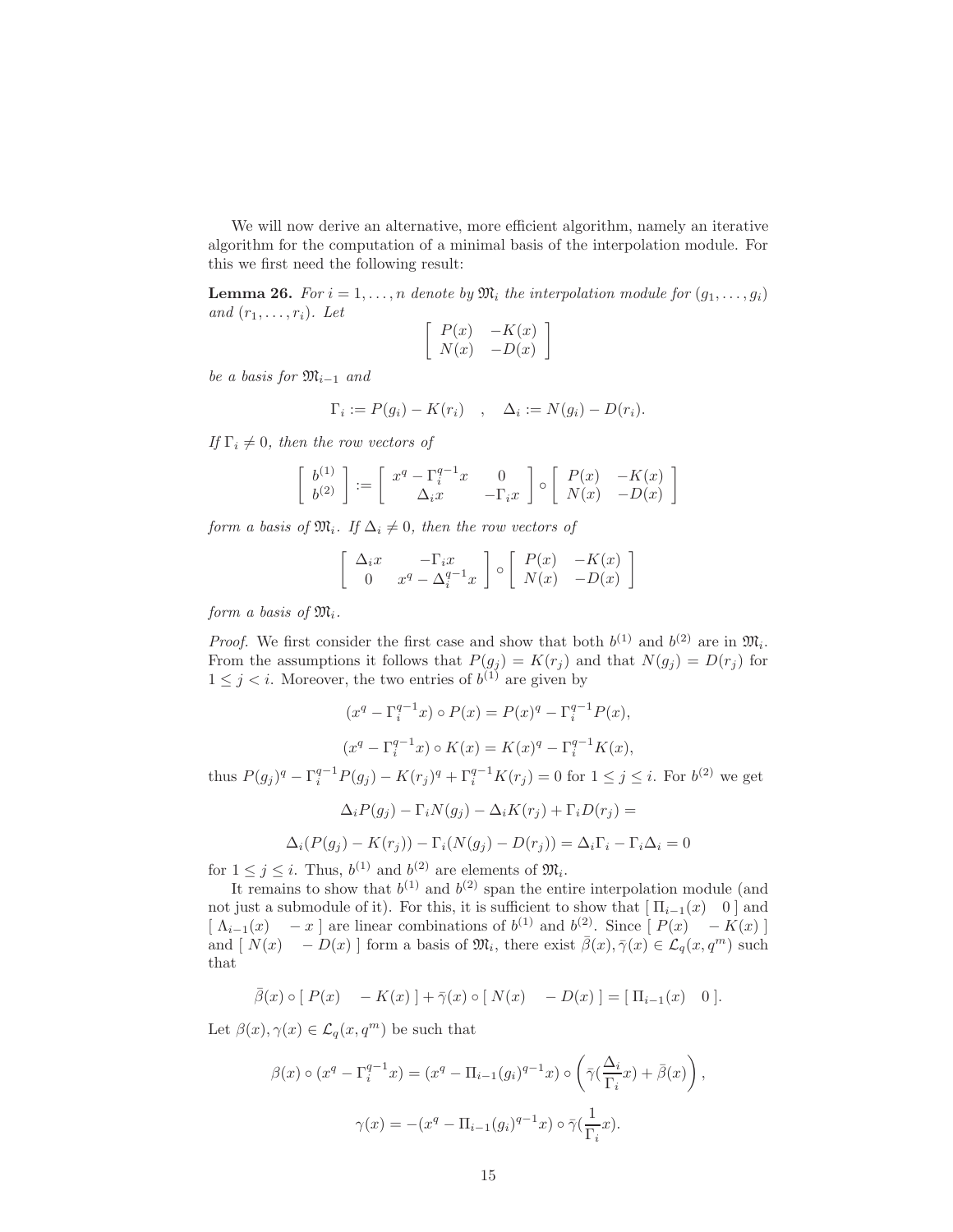Note that it can easily be checked that  $\Gamma_i$  is a root of the right side of the previous equation, thus  $\beta(x)$  is well-defined by Lemma [6](#page-4-1). Denote the first and second row of the new basis by  $b^{(1)}$  and  $b^{(2)}$ , respectively. Then

$$
\beta(x) \circ b_1^{(1)} + \gamma(x) \circ b_1^{(2)} = \beta(x) \circ (x^q - \Gamma_i^{q-1}x) \circ P(x) + \gamma(x) \circ (\Delta_i P(x) - \Gamma_i N(x))
$$
  
\n
$$
= (x^q - \Pi_{i-1}(g_i)^{q-1}x) \circ \left(\bar{\gamma}(\frac{\Delta_i}{\Gamma_i}x) + \bar{\beta}(x)\right) \circ P(x) + \gamma(\Delta_i P(x)) - \gamma(\Gamma_i N(x))
$$
  
\n
$$
= ((x^q - \Pi_{i-1}(g_i)^{q-1}x) \circ \bar{\beta}(x) - \gamma(\Delta_i x)) \circ P(x) + \gamma(\Delta_i P(x)) - \gamma(\Gamma_i N(x))
$$
  
\n
$$
= ((x^q - \Pi_{i-1}(g_i)^{q-1}x) \circ \bar{\beta}(x)) \circ P(x) + (x^q - \Pi_{i-1}(g_i)^{q-1}x) \circ \bar{\gamma}(N(x))
$$
  
\n
$$
= (x^q - \Pi_{i-1}(g_i)^{q-1}x) \circ (\bar{\beta}(P(x)) + \bar{\gamma}(N(x)))
$$
  
\n
$$
= (x^q - \Pi_{i-1}(g_i)^{q-1}x) \circ \Pi_{i-1}(x) = \Pi_i(x),
$$

and

$$
\beta(x) \circ b_2^{(1)} + \gamma(x) \circ b_2^{(2)} = -\beta(x) \circ (x^q - \Gamma_i^{q-1} x) \circ K(x) - \gamma(x) \circ (\Delta_i K(x) - \Gamma_i D(x))
$$
  
= 
$$
((x^q - \Pi_{i-1}(g_i)^{q-1} x) \circ \bar{\beta}(x) - \gamma(\Delta_i x)) \circ K(x) + \gamma(\Delta_i K(x)) - \gamma(\Gamma_i D(x))
$$
  
= 
$$
(x^q - \Pi_{i-1}(g_i)^{q-1} x) \circ (\bar{\beta}(K(x)) + \bar{\gamma}(D(x))) = 0.
$$

Thus  $\beta(x) \circ b^{(1)} + \gamma(x) \circ b^{(2)} = [\Pi_i(x) \quad 0],$  i.e.  $[\Pi_i(x) \quad 0]$  is in the module spanned by the new basis.

Analogously, if we have that  $\bar{c}(x) \circ [P(x) - K(x)] + \bar{d}(x) \circ [N(x) - D(x)] =$  $[\Lambda_{i-1}(x) - x]$  and define  $c(x), d(x) \in \mathcal{L}_q(x, q^m)$  such that

$$
d(x) = -\left(\bar{d}(x) + \frac{\Lambda_{i-1}(g_i) - r_i}{\Pi_{i-1}(g_i)}\bar{\gamma}(x)\right) \circ \left(\frac{1}{\Gamma_i}x\right)
$$

$$
c(x) \circ (x^q - \Gamma_i^{q-1}x) = \bar{c}(x) + \frac{\Lambda_{i-1}(g_i) - r_i}{\Pi_{i-1}(g_i)}\bar{\beta}(x) - d(\Delta_i x)
$$

we get

$$
c(x) \circ b^{(1)} + d(x) \circ b^{(2)} = [\Lambda_i(x) - x].
$$

Hence, we have shown that the new basis  ${b^{(1)}, b^{(2)}}$  spans the entire interpolation module.

For the second case note that

$$
\begin{aligned}\n\operatorname{rs}\left(\begin{bmatrix}\n\Delta_i x & -\Gamma_i x \\
0 & x^q - \Delta_i^{q-1} x\n\end{bmatrix} \circ \begin{bmatrix}\nP(x) & -K(x) \\
N(x) & -D(x)\n\end{bmatrix}\right) \\
= \operatorname{rs}\left(\begin{bmatrix}\nx^q - \Delta_i^{q-1} x & 0 \\
\Gamma_i x & -\Delta_i x\n\end{bmatrix} \circ \begin{bmatrix}\nN(x) & -D(x) \\
P(x) & -K(x)\n\end{bmatrix}\right),\n\end{aligned}
$$

which corresponds to the first case after exchanging  $P(x)$  with  $N(x)$  and  $K(x)$  with  $D(x)$  (and vice versa).  $\Box$ 

Remark 27. In the notation of Proposition [5,](#page-3-0) applying the previous theorem to  $P(x) = \Pi_{i-1}(x), K(x) = 0, N(x) = \Lambda_{i-1}(x)$  and  $D(x) = -x$ , leads to a computation that is identical up to a constant to the one in Proposition [5](#page-3-0) in which the q-annihilator polynomial and the q-Lagrange polynomial are iteratively constructed.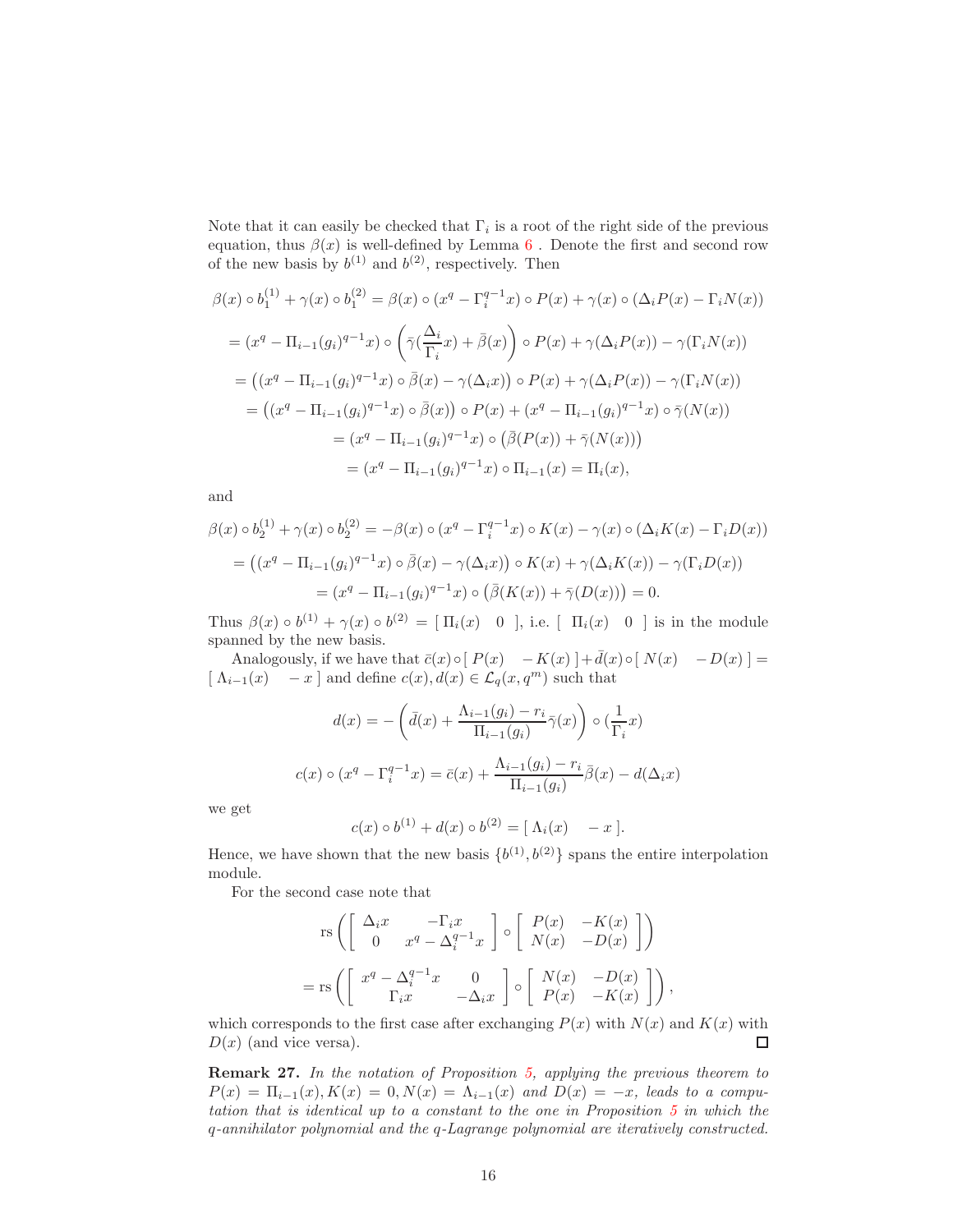<span id="page-16-0"></span>Algorithm 3 Iterative computation of a minimal basis of  $\mathfrak{M}(r)$ .

**Require:** Positive integers  $k, n$ ;  $g = (g_1, \ldots, g_n) \in \mathbb{F}_{q^m}^n$ , received word  $r =$  $(r_1,\ldots,r_n)\in \mathbb{F}_{q^m}^n$ . Initialize  $j := 0, B_0 := \begin{bmatrix} x & 0 \\ 0 & x \end{bmatrix}$  $0 \quad x$  . We denote  $B_i := \begin{bmatrix} P_i(x) & -K_i(x) \\ N_i(x) & D_i(x) \end{bmatrix}$  $N_i(x)$  −  $D_i(x)$  . for i from 1 to  $n \,$ **d**c  $\Gamma_i := P_{i-1}(g_i) - K_{i-1}(r_i)$ ,  $\Delta_i := N_{i-1}(g_i) - D_{i-1}(r_i)$ . if  $[\text{qdeg}(P_{i-1}(x)) \leq \text{qdeg}(D_{i-1}(x)) + k - 1$  and  $\Gamma_i \neq 0]$  or  $\Delta_i = 0$  then  $B_i := \begin{bmatrix} x^q - \Gamma_i^{q-1} x & 0 \\ \Delta x & \Gamma_i \end{bmatrix}$  $\Delta_i x$  −Γ<sub>i</sub>x  $\Big\} \circ B_{i-1}$ else  $B_i := \left[ \begin{array}{cc} \Delta_i x & -\Gamma_i x \\ 0 & x^q & \Delta_i^q \end{array} \right]$ 0  $x^q - \Delta_i^{q-1}x$  $\Big\} \circ B_{i-1}$ end if end for return  $B_n$ 

Using Lemma [26](#page-14-0) as our main ingredient, we now set out to design an iterative algorithm that computes a minimal basis for  $\mathfrak{M}_i$  at each step *i*.

**Theorem 28.** Algorithm [3](#page-16-0) yields a minimal basis of the interpolation module  $\mathfrak{M}(\mathbf{r})$ , where the leading position of the first row is 1 and the leading position of the second row is 2.

*Proof.* Denote by  $M_1$  the matrix we multiply by on the left in the first IF statement and by  $M_2$  the one in the ELSE statement of the algorithm. We know from Lemma [26](#page-14-0) that at each step,  $B_i$  is a basis for the interpolation module  $\mathfrak{M}_i$ . We now show that it is a minimal basis with respect to the  $(0, k - 1)$ -weighted term-overposition monomial order via induction on  $i$ . Assume that at step  $i$  the first row has leading position 1 and the second row has leading position 2, i.e.  $qdeg(P_i(x))$  $qdeg(K_i(x)) + k - 1$  and  $qdeg(N_i(x)) \leq qdeg(D_i(x)) + k - 1$ . If  $qdeg(P_i(x)) \leq$  $qdeg(D_i(x)) + k - 1$  we composite on the left by  $M_1$ . Hence,

$$
qdeg(P_{i+1}(x)) = qdeg(P_i(x)) + 1
$$

and

$$
qdeg(K_{i+1}(x)) = qdeg(K_i(x)) + 1 < qdeg(P_i(x)) - k + 2 = qdeg(P_{i+1}(x)) - k + 1.
$$

Thus, the leading position of the first row of  $B_{i+1}$  is still 1. Moreover,

$$
qdeg(N_{i+1}(x)) \le \max\{qdeg(P_i(x)), qdeg(N_i(x))\} \le qdeg(D_i(x)) + k - 1
$$

and, since the assumptions imply that  $qdeg(K_i(x)) < qdeg(D_i(x))$ ,

$$
qdeg(D_{i+1}(x)) = \max\{qdeg(K_i(x)), qdeg(D_i(x))\} = qdeg(D_i(x)).
$$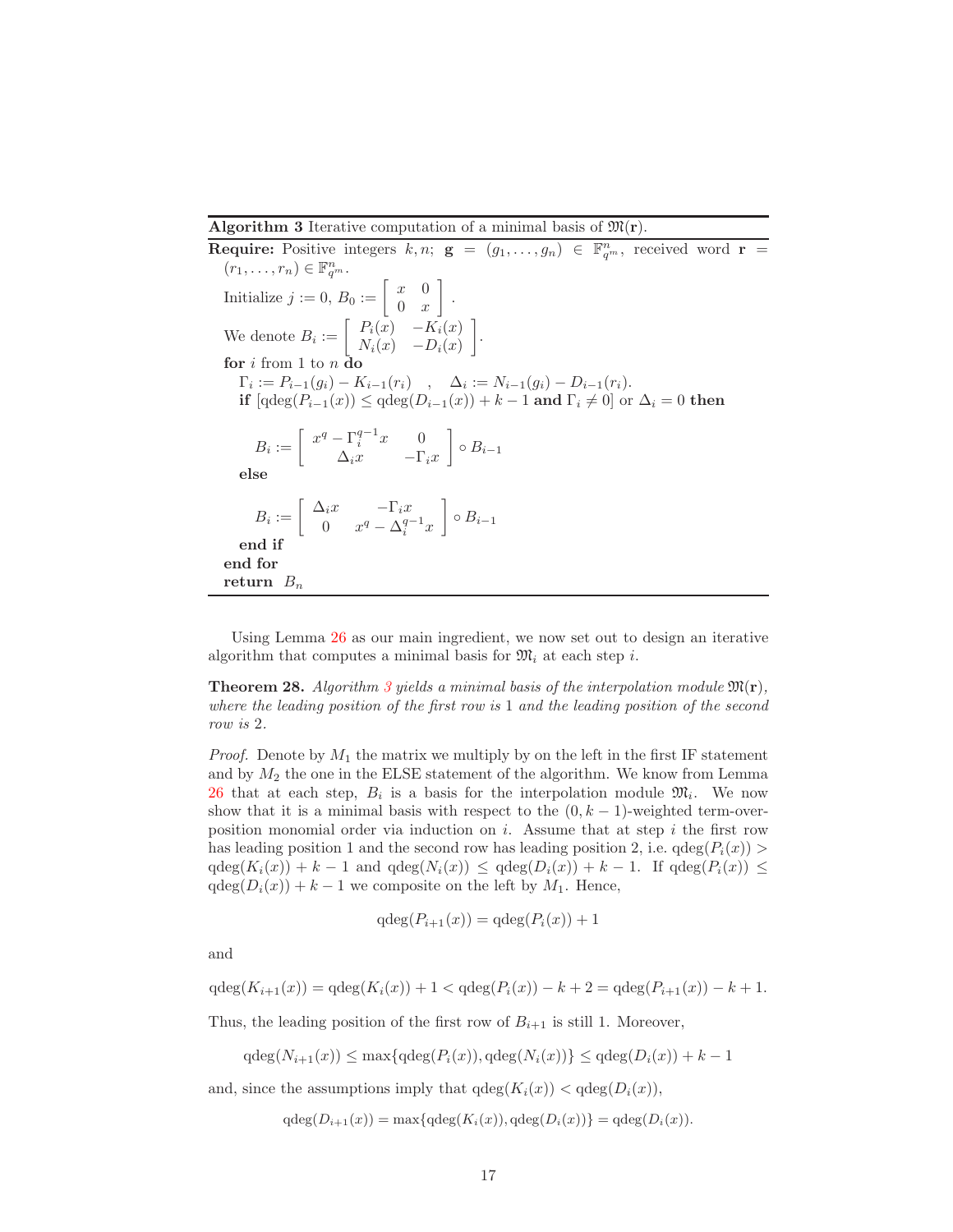Thus the leading position of the second row is 2. Since the assumptions are true for  $B_0$  the statement follows via induction.

Analogously one can prove that composition with  $M_2$  yields a basis of  $\mathfrak{M}_i$  with different leading positions in the two rows. I.e. at each step we get a basis of  $\mathfrak{M}_i$ with different leading positions, which is by Proposition [17](#page-7-0) a minimal basis. Thus, after *n* steps,  $B_n$  is a minimal basis for the interpolation module  $\mathfrak{M}(\mathbf{r})$ .  $\Box$ 

**Remark 29.** It can be verified that, due to the linear independence of  $g_1, \ldots, g_k$ , the first k steps of the algorithm coincide up to a constant with the computation in Proposition [5.](#page-3-0) In other words, up to a constant, at step  $k$  the algorithm has computed the q-annihilator polynomial and the q-Lagrange polynomial corresponding to the data so far.

Example 30. Consider the same setting as in Example [25,](#page-13-0) i.e. a Gabidulin code in  $\mathbb{F}_{2^3} \cong \mathbb{F}_2[\alpha]$  (with  $\alpha^3 = \alpha + 1$ ) with generator matrix

$$
G = \left( \begin{array}{ccc} 1 & \alpha & \alpha^2 \\ 1 & \alpha^2 & \alpha^4 \end{array} \right)
$$

and the received word  $\mathbf{r} = (\alpha^3 \ 0 \ \alpha)$ . We iteratively compute

$$
B_1 = \begin{bmatrix} x^2 + x & 0 \\ (\alpha + 1)x & x \end{bmatrix},
$$
  
\n
$$
B_2 = \begin{bmatrix} x^4 + (\alpha^2 + \alpha + 1)x^2 + (\alpha^2 + \alpha)x & 0 \\ (\alpha^2 + \alpha)x^2 + (\alpha^2 + \alpha + 1)x & (\alpha^2 + \alpha)x \end{bmatrix},
$$
  
\n
$$
B_3 = \begin{bmatrix} \alpha^2 x^4 + \alpha^5 x & x \\ \alpha x^4 + \alpha^4 x^2 + x & \alpha x^2 + \alpha^6 x \end{bmatrix}.
$$

 $B_3$  is a minimal  $(0, 1)$ -weighted basis of the interpolation module. We get  $\ell_1 = 2$ and  $\ell_2 = 2$ , i.e. we want to use all  $\beta(x) \in \mathcal{L}_2(x, 2^3)$  with 2-degree less than or equal to 0 and all monic  $\gamma(x) \in \mathcal{L}_2(x, 2^3)$  with 2-degree equal to 0. Thus,  $\beta(x) = b_0 x$  for  $b_0 \in \mathbb{F}_{2^3}$  and  $\gamma(x) = x$ . We get divisibility for  $b_0 \in \mathbb{F}_{2^3} \setminus {\alpha^6}$ . The corresponding message polynomials are indeed the same as the ones from Example [25,](#page-13-0) although the minimal basis of the interpolation module differs from the one in Example [25.](#page-13-0) This can also be verified by the fact that

$$
\begin{bmatrix}\n\alpha^2 x^4 + \alpha^5 x & x \\
\alpha^6 x^2 + x & \alpha^3 x^2\n\end{bmatrix} = \begin{bmatrix}\nx & 0 \\
\alpha x & \alpha^2 x\n\end{bmatrix} \circ \begin{bmatrix}\n\alpha^2 x^4 + \alpha^5 x & x \\
\alpha x^4 + \alpha^4 x^2 + x & \alpha x^2 + \alpha^6 x\n\end{bmatrix}
$$
\n
$$
\implies [\beta'(x) \quad x] \circ \begin{bmatrix}\n\alpha^2 x^4 + \alpha^5 x & x \\
\alpha^6 x^2 + x & \alpha^3 x^2\n\end{bmatrix} =
$$
\n
$$
\alpha^2 [\alpha^5 \beta'(x) + \alpha^6 x & x] \circ \begin{bmatrix}\n\alpha^2 x^4 + \alpha^5 x & x \\
\alpha x^4 + \alpha^4 x^2 + x & \alpha x^2 + \alpha^6 x\n\end{bmatrix},
$$

which implies that  $\beta'(x)$  in the setting of Example [25](#page-13-0) corresponds to  $\beta(x) = \alpha^5 \beta'(x) +$  $\alpha^6 x$  in this example.

The next three lemmas present several properties of the two elements of a minimal basis of the interpolation module; these properties are later used to prove our main result.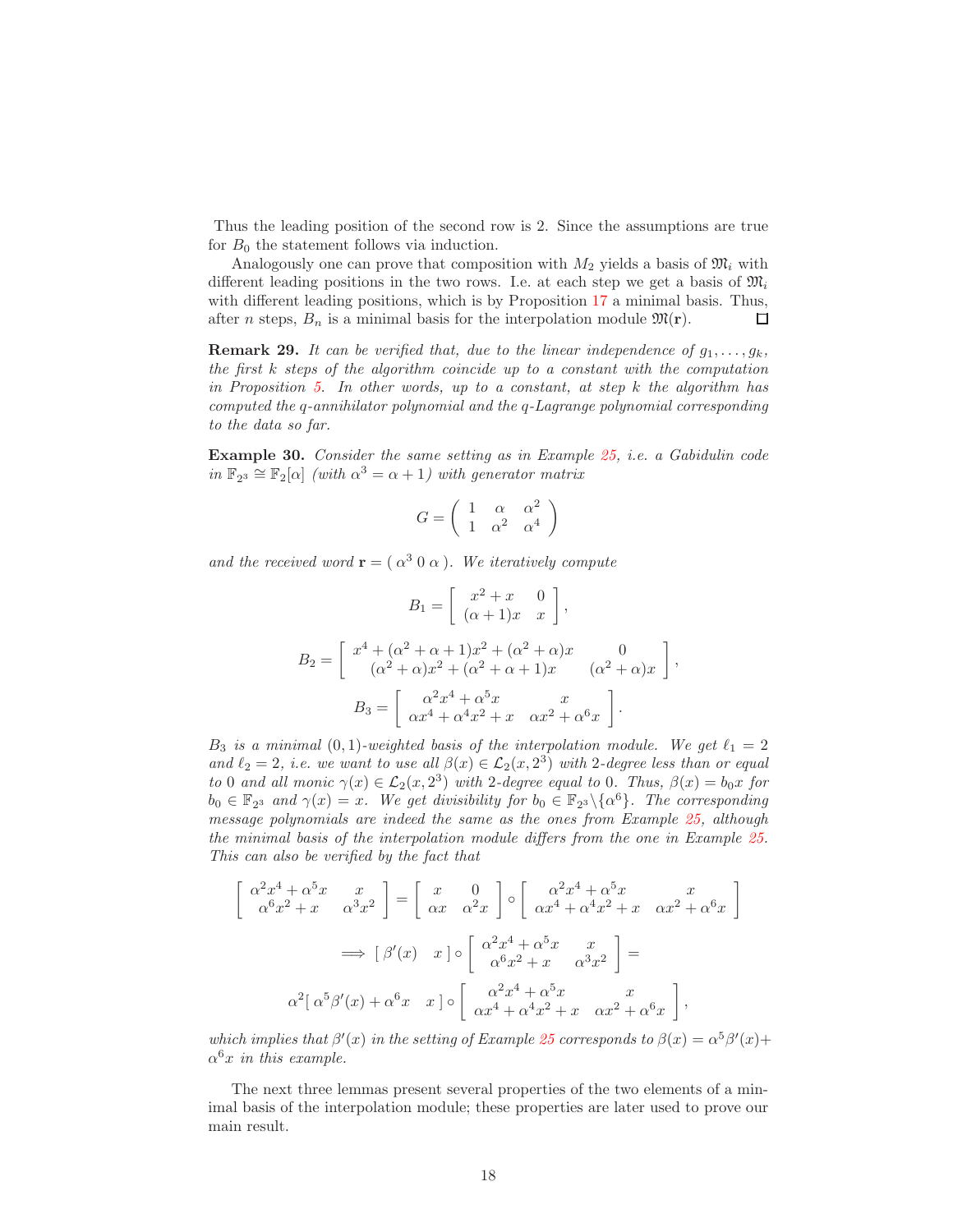<span id="page-18-0"></span>**Lemma 31.** Consider a Gabidulin code  $C \subseteq \mathbb{F}_{q^m}^n$  of dimension k. Let  $\mathfrak{M}(\mathbf{r})$  be the interpolation module of the received word  $\mathbf{r} \in \mathbb{F}_{q^m}^n$  with minimal basis  $B = \{b^{(1)}, b^{(2)}\}$ where  $\text{pos}(b^{(i)}) = i$  for  $i = 1, 2$ . Furthermore denote by  $\ell_i$  be the  $(0, k-1)$ -weighted q-degree of  $b^{(i)}$  for  $i = 1, 2$ . Then

$$
\ell_1 + \ell_2 = n + k - 1
$$

or equivalently

$$
q \deg(b_1^{(1)}) + q \deg(b_2^{(2)}) = n.
$$

*Proof.* By Proposition [19](#page-8-1) we know that the  $q$ -degrees of any minimal basis of the interpolation module  $\mathfrak{M}(\mathbf{r})$  have to add up to the same number, hence it is enough to show that they add up to  $n+k-1$  for one particular basis. Consider the iterative construction of a minimal basis from Algorithm [3.](#page-16-0) It is easy to see that the initial basis has weighted q-degrees 0 and  $k-1$ . Moreover, at each step the q-degree of one row is increased by one, whereas the q-degree of the other row remains the same. Thus, the sum of the two q-degrees is increased by 1 at each step. Since we get the desired basis of  $\mathfrak{M}(\mathbf{r})$  at the *n*-th step, the statement follows.  $\Box$ 

<span id="page-18-1"></span>**Lemma 32.** In the setting of Lemma [31](#page-18-0) let  $t := min\{d_R(c, r) | c \in C\}$ . Then

$$
\ell_2 \le t + k - 1
$$

or equivalently  $q \deg(b_2^{(2)}) \leq t$ . Furthermore,

$$
\ell_1 = \mathrm{qdeg}(b_1^{(1)}) \ge n - t.
$$

*Proof.* Let  $m(x) \in \mathcal{L}_q(x, q^m)$  be the message polynomial corresponding to the code-word c. Then by Theorem [22,](#page-9-1) there exist  $D(x) \in \mathcal{L}_q(x, q^m)$  of q-degree t such that  $f := [D(m(x)) D(x)]$  is an element of the interpolation module with leading posi-tion 2. By the PLM property from Theorem [18](#page-7-1) we know that  $\text{Im}(f) = \text{Im}(a(x) \circ b^{(2)})$ for some  $a(x) \in \mathcal{L}_q(x, q^m)$ , i.e.  $\text{Im}(f) \ge \text{Im}(b^{(2)})$ , which implies the first statement since the leading positions of both elements are 2. We know from Lemma [31](#page-18-0) that  $\ell_1 + \ell_2 = n + k - 1$ , i.e.

$$
\ell_1 = n + k - 1 - \ell_2 \ge n - t.
$$

 $\Box$ 

**Lemma 33.** In the previous setting, if  $t \leq (n-k)/2$ , then  $\ell_2 = t + k - 1$ , or equivalently  $q \deg(b_2^{(2)}) = t$ , and  $\ell_1 = n - t$ .

Proof. We know from Lemma [32](#page-18-1) that

$$
\ell_1 \ge n - t \ge \frac{n+k}{2}.
$$

Since the vector corresponding to the closest codeword has  $(0, k - 1)$ -weighted qdegree  $t + k - 1 < \ell_1$ , this vector is  $a(x) \circ b^{(2)}$  for some  $a(x) \in \mathcal{L}_q(x, q^m)$ . But if the divisibility requirement is fulfilled for  $a(x) \circ b^{(2)}$ , then it must also be fulfilled for  $b^{(2)}$ . Hence  $b^{(2)}$  must correspond to the closest codeword and is thus of weighted q-degree  $t + k - 1$  (by Theorem [22\)](#page-9-1). Note that the last step could also be justified by using the fact that we are within the unique decoding radius. From Lemma [31](#page-18-0) we then get that  $\ell_1 = n + k - 1 - \ell_2 = n - t$ .  $\Box$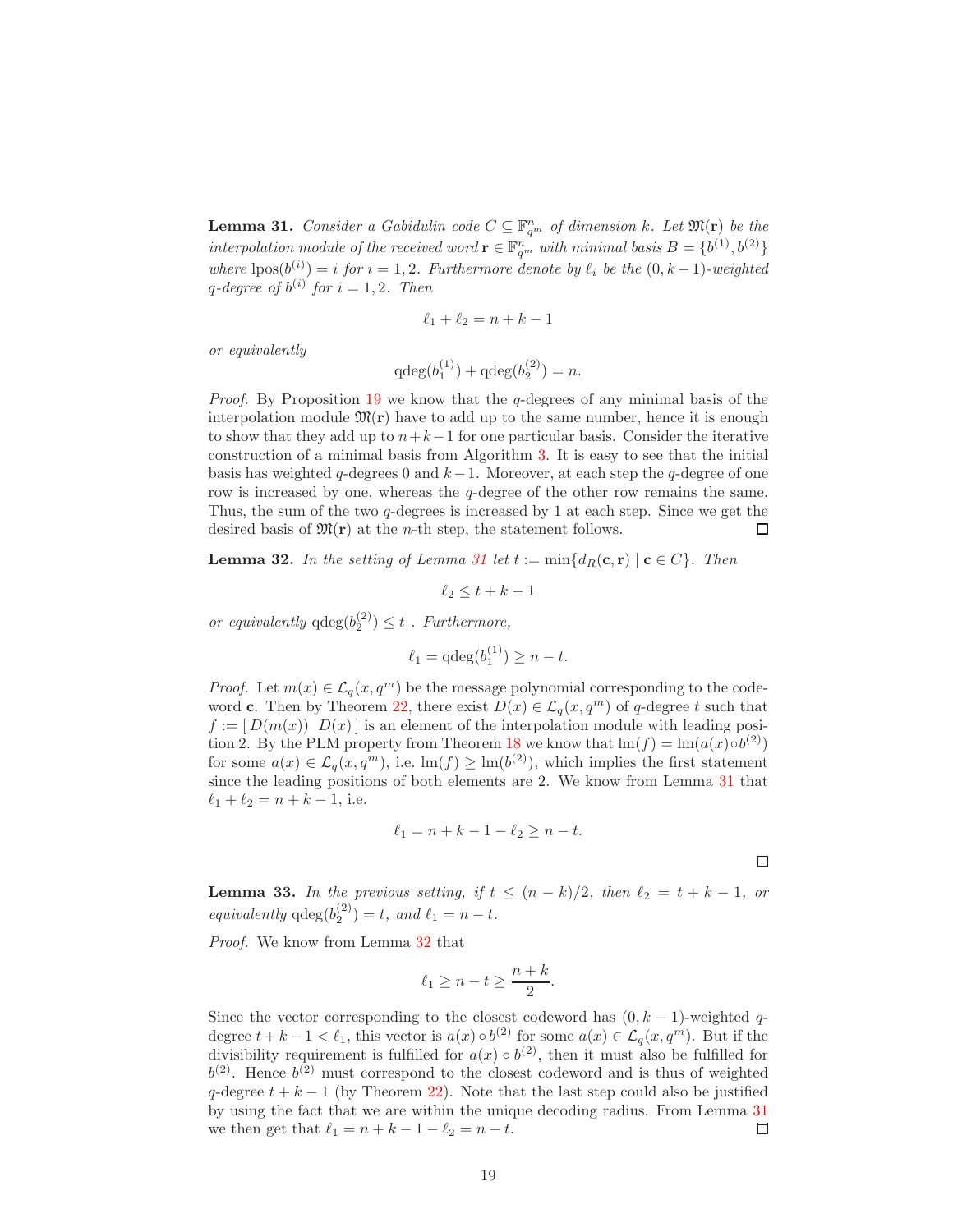<span id="page-19-0"></span>Corollary 34. It follows that, if the received word is within the unique decoding radius, Algorithm [1](#page-10-0) only performs one loop and hence only one symbolic division to find the message polynomial corresponding to the unique closest codeword.

#### 4.3 Complexity Analysis

We will now analyze the computational complexity of the previous algorithms. For this we assume that our elements of  $\mathbb{F}_{q^m}$  are stored as elements of  $\mathbb{F}_q^m$  with regard to a normal basis  $\{\beta, \beta^{[1]}, \beta^{[2]}, \ldots, \beta^{[m-1]}\}\$  of  $\mathbb{F}_{q^m}$  over  $\mathbb{F}_q$ . Such a normal basis is most suitable, since taking q-th powers are represented by cyclic shifts and can hence be neglected in the complexity order analysis (see e.g. [\[38,](#page-25-2) Section 3.1]).

We will start with the easier task of analyzing Algorithms [2](#page-12-0) and [3,](#page-16-0) before we derive the overall decoding complexity, which is the complexity of Algorithm [1,](#page-10-0) in terms of the rank distance of the closest codeword to the received word.

Throughout this subsection we will use the notation of the previous subsection, i.e.  $b^{(1)}, b^{(2)} \in \mathcal{L}_q(x, q^m)$  form a minimal basis of the interpolation module  $\mathfrak{M}(\mathbf{r})$ and  $\ell_i$  is the  $(0, k-1)$ -weighted q-degree of  $b^{(i)}$  for  $i = 1, 2$ . Moreover,  $\text{lpos}(b^{(i)}) = i$ for  $i = 1, 2$ .  $\Pi_{\mathbf{g}}(x)$  is the annihilator polynomial for the generators of the code  $g_1, \ldots, g_n \in \mathbb{F}_{q^m}$  and  $\Lambda_{\mathbf{r},\mathbf{g}}(x)$  is the q-Lagrange polynomial with respect to the received vector  $\mathbf{r} \in \mathbb{F}_{q^m}^n$ .

**Lemma 35.**  $\Pi_{\mathbf{g}}(x)$  can be computed with at most  $\mathcal{O}_{q^m}(n^2)$  operations.

*Proof.* Consider the iterative construction from Proposition  $5$ . At step  $i$  we need to compute  $\Pi_i(x) = (x^q - g_i^{q-1}x) \circ \Pi_{i-1}(x)$ . We compute a  $(q-1)$ -th power of  $g_i$ , which can be done with a  $q$ -th power and one division. Moreover, we need to multiply  $\Pi_{i-1}(x)$  with this power, which needs at most i operations since  $qdeg(\Pi_{i-1}(x)) =$  $i-1$ . Similarly we need to take the q-th power of all terms of  $\Pi_{i-1}(x)$ . The last step is to take the difference of the two resulting polynomials (where one has  $q$ -degree  $i$ and the other  $i+1$ ), hence at most  $i+1$  operations. Since i is upper bounded by n, we get an upper bound of  $\mathcal{O}_{q^m}(n)$  operations at each step. Since there are *n* steps, the overall complexity is upper bounded by  $\mathcal{O}_{q^m}(n^2)$ . the overall complexity is upper bounded by  $\mathcal{O}_{q^m}(n^2)$ .

**Remark 36.** Since  $\Pi_{\mathbf{g}}(x)$  does not depend on the received word, we can precompute and store it. In the following we assume that we precomputed  $\Pi_{\leq q_1,\dots,q_i}(x)$  for  $i = 1, \ldots, n$  since we will need all of them for the computation of the q-Lagrange polynomial.

**Lemma 37.**  $\Lambda_{\mathbf{r},\mathbf{g}}(x)$  can be computed with at most  $\mathcal{O}_{q^m}(n^2)$  operations.

Proof. Consider again the iterative construction from Proposition [5.](#page-3-0) At step i we need to compute  $\Lambda_i(x) = \Lambda_{i-1}(x) - \frac{\Lambda_{i-1}(g_i) - r_i}{\Pi_{i-1}(g_i)} \Pi_{i-1}(x)$ . We need to compute two evaluations of polynomials of  $q$ -degree at most  $i$ , whose complexity is at most  $\mathcal{O}_{q^m}(i)$ , and a negligible division and difference. Moreover, we need to take the difference of the two polynomials, which is in the order of at most  $\mathcal{O}_{q^m}(i)$  (because of the degrees). The  $q$ -degrees are at most  $n$ , hence for each step we need at most  $\mathcal{O}_{q^m}(n)$  operations. Since we have n steps, we get the desired complexity order.  $\Box$ 

Note that computing  $\Pi_{\mathbf{g}}(x)$  and  $\Lambda_{\mathbf{r},\mathbf{g}}(x)$  ad hoc is much more expensive than using the iterative definition, which is why we used the method from Proposition [5.](#page-3-0)

**Proposition 38.** Algorithm [2](#page-12-0) has computational complexity order  $\mathcal{O}_{q^m}(n^2)$ .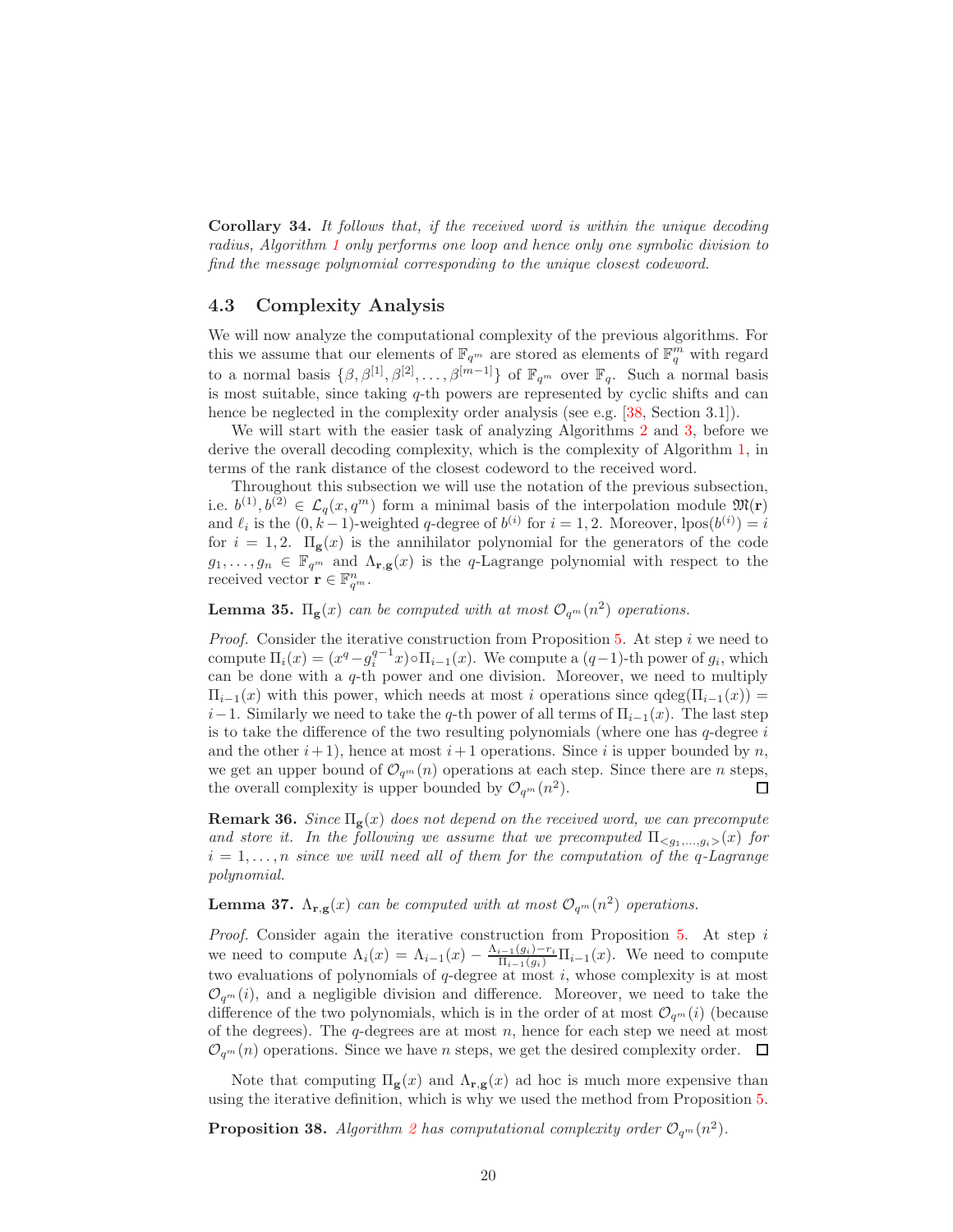Proof. Once we have the basis of the interpolation module, i.e. after computing  $\Lambda_{\mathbf{r},\mathbf{g}}(x)$ , the computation of the minimal basis consists of a linearized extended Euclidean algorithm (EEA). The complexity order of the EEA is given by the square of the larger  $q$ -degree of the two linearized input polynomials (see [\[11,](#page-23-14) Section IV.A]). Hence in our case the order is upper bounded by  $\mathcal{O}_{q^m}(n^2)$ .  $\Box$ 

**Proposition [3](#page-16-0)9.** Algorithm 3 has computational complexity order  $\mathcal{O}_{q^m}(n^2)$ .

Proof. For the iterative computation of the minimal basis from Algorithm [3](#page-16-0) we need n steps. In each step we need some polynomial evaluations and differences to compute  $\Delta_i$  and  $\Gamma_i$ , which needs  $\mathcal{O}_{q^m}(n)$  operations (similarly to before). Moreover, we need to multiply a linearized polynomial of  $q$ -degree at most n by a scalar, which also needs  $\mathcal{O}_{q^m}(n)$  operations. Similarly, the last step is the composition with  $(x^q - g_i^{q-1}x)$ , which is analogous to one step in the computation of  $\Pi_{\mathbf{g}}(x)$  and is hence in the order of  $\mathcal{O}_{q^m}(n)$ . Overall we get an upper bound on the complexity of  $\mathcal{O}_{q^m}(n^2)$ . of  $\mathcal{O}_{q^m}(n^2)$ .

Note that the computational complexity orders of the EEA Algorithm [2](#page-12-0) and the iterative method Algorithm [3](#page-16-0) are the same. However, it is shown in [\[11\]](#page-23-14) that the actual number of operations used by the iterative method is less than the number of operations used by the EEA.

We now determine the computational complexity order of the overall decoding Algorithm [1](#page-10-0) which uses the parametrization. The next theorem shows that the computational complexity order of Algorithm  $1$  is exponential if and only if  $t$  is greater than the unique decoding radius, i.e. if and only if  $t > (n - k)/2$ .

<span id="page-20-0"></span>**Theorem 40.** Let t be the rank distance between the received word  $\bf{r}$  and the closest codeword  $c \in C$ . The complexity order of Algorithm [1,](#page-10-0) using Algorithm [2](#page-12-0) or Algorithm [3](#page-16-0) for the computation of the minimal basis, is upper bounded by

$$
\mathcal{O}_{q^m}(q^{m(2t+k-n)}(t+k)^2 + n^2)
$$

Furthermore, for  $t \geq n - k$ , this complexity order is at most

$$
\mathcal{O}_{q^m}((q^{m(2t+k-n)}+1)n^2).
$$

*Proof.* The complexity is dominated by the number of different  $\beta(x), \gamma(x)$  we need to consider in Algorithm [1.](#page-10-0) We know that j runs from 0 to  $t-\ell_2+k-1$  to find the solutions at distance  $t$ . For the largest value of  $j$  the parametrization considers all  $\beta(x) \in \mathcal{L}_q(x, q^m)$  with  $\deg(\beta(x)) \leq t - \ell_1 + k - 1$  and all monic  $\gamma(x) \in \mathcal{L}_q(x, q^m)$ with  $qdeg(\gamma(x)) \leq t - \ell_2 + k - 1$ . Hence we get

$$
q^{m(t-\ell_1+k)}q^{m(t-\ell_2+k-1)}=q^{m(2t-(\ell_1+\ell_2)+2k-1)}=q^{m(2t+k-n)}
$$

possible pairs (where we used Lemma [31](#page-18-0) for the last equality). For each such pair  $\beta(x), \gamma(x)$  the symbolic division algorithm for linearized polynomials is executed, which has a complexity order of square of the larger q-degree of the two polynomials (see e.g. [\[15,](#page-23-0) [38\]](#page-25-2)). The degrees of the respective polynomials in the division algorithm are at most  $t+k$ , hence the symbolic division has order at most  $\mathcal{O}_{q^m}((t+k)^2)$ . Now also taking into account the complexity order of Algorithm [2](#page-12-0) or Algorithm [3,](#page-16-0) which is performed only once at the beginning of the algorithm, we conclude that the first statement holds. In fact, the degrees of the two polynomials are also upper bounded by n, so that the second statement follows.

 $\Box$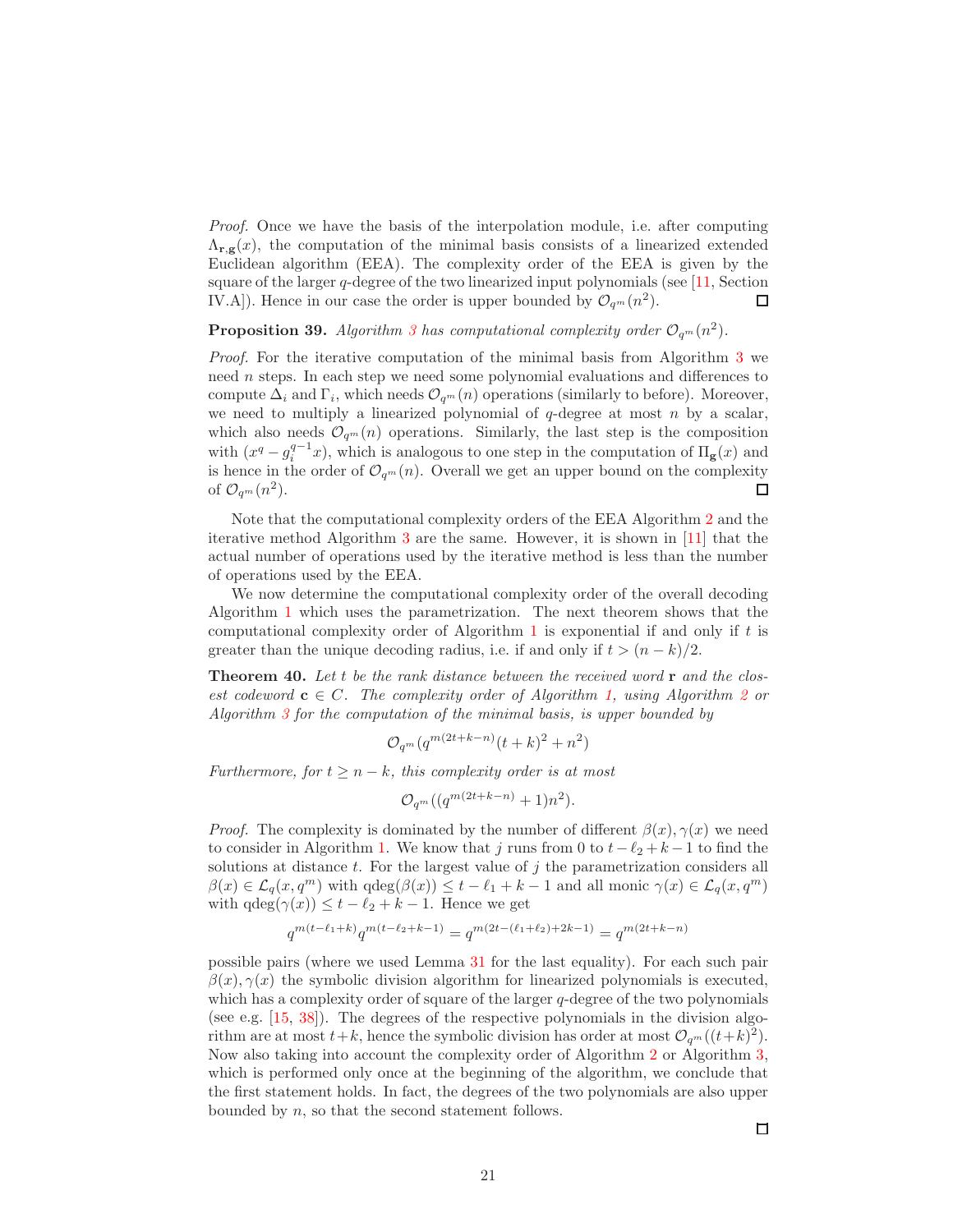Note that it was already shown in Corollary [34](#page-19-0) that only one loop with one symbolic division needs to be executed if  $t \leq (n-k)/2$ , hence the complexity order in this case is given by  $\mathcal{O}_{q^m}(n^2)$  $\mathcal{O}_{q^m}(n^2)$  $\mathcal{O}_{q^m}(n^2)$  (which is the complexity order of Algorithm 2 as well as Algorithm [3\)](#page-16-0).

In the following we compare the complexity order of Algorithm [1](#page-10-0) to the complexity order of a chase list decoding algorithm. The chase list decoding algorithm is a list decoding method based on the following fact: If we receive  $\mathbf{r} = \mathbf{c} + \mathbf{e} \in \mathbb{F}_{q^m}^n$ with rank(e) =  $t > (d-1)/2$ , then there exists a e'  $\in \mathbb{F}_{q^m}^n$  of rank  $t-(d-1)/2$  such that rank $(e - e') = (d - 1)/2$ . The chase is to try all possible e' and use a unique decoder on  $\mathbf{r} - \mathbf{e}'$ . This will find all codewords whose rank distance to the received word  $\bf{r}$  equals  $t$  or less.

For a complexity analysis of this chase algorithm we need to count how many of these **e**' there are. For this we count all matrices in  $\mathbb{F}_q^{m \times n}$  of rank  $t - (d - 1)/2$ . By rank decomposition over  $\mathbb{F}_q$  an upper bound on the number of these matrices is

$$
q^{m(t-\frac{d-1}{2})}q^{(t-\frac{d-1}{2})n}=q^{(t-\frac{d-1}{2})(n+m)}\leq q^{2m(t-\frac{d-1}{2})}=q^{m(2t-n+k)}.
$$

Since the unique decoder can be done in  $O_{q^m}(n^2)$  (see e.g. [\[9,](#page-23-1) [23\]](#page-24-4)), we get an overall complexity order of  $O_{q^m}(q^{m(2t-n+k)}n^2)$  for the chase algorithm. Hence, when decoding beyond the unique decoding radius, if  $t < n - k$ , then Theorem [40](#page-20-0) shows that the complexity order of our list decoding algorithm is less than the complexity order of the chase algorithm. However, for  $t \geq n - k$  our list decoding algorithm has the same complexity order as the chase algorithm.

Note that both our algorithm and the chase algorithm perform better than an exhaustive search list decoding algorithm (i.e. computing the distance between the received word and every codeword), as long as the decoding radius  $t$  is less than  $n/2$ .

## <span id="page-21-0"></span>5 Conclusions

In this paper we used a parametrization approach for decoding Gabidulin codes with respect to the rank metric. Our main result is that we use this algorithm to compute a list of message polynomials that correspond to all codewords that are closest to a given received word. Thus we do not prescribe a fixed decoding radius as in a complete list decoder. However, our result can straightforwardly be extended to a complete list decoder with prescribed radius  $t^*$  by simply applying the search through the parametrization with increasing t until  $t = t^*$ .

We summarized some results on modules over the ring of linearized polynomials and emphasized the Predictable Leading Monomial (PLM) property for minimal bases of these modules as a key property in the context of an interpolation module for a given Gabidulin code and a received word. The decoding algorithm and the parametrization were set within this interpolation module, using the PLM property as a key ingredient.

To compute a minimal basis of the interpolation module we presented two algorithms – the first coincides with the extended Euclidean algorithm for linearized polynomials; the second is an iterative algorithm with simple update steps. These algorithms are similar to other known algorithms. In fact, our extended Euclidean algorithm is similar to the Gao-type algorithm by Wachter-Zeh [\[38\]](#page-25-2), whilst our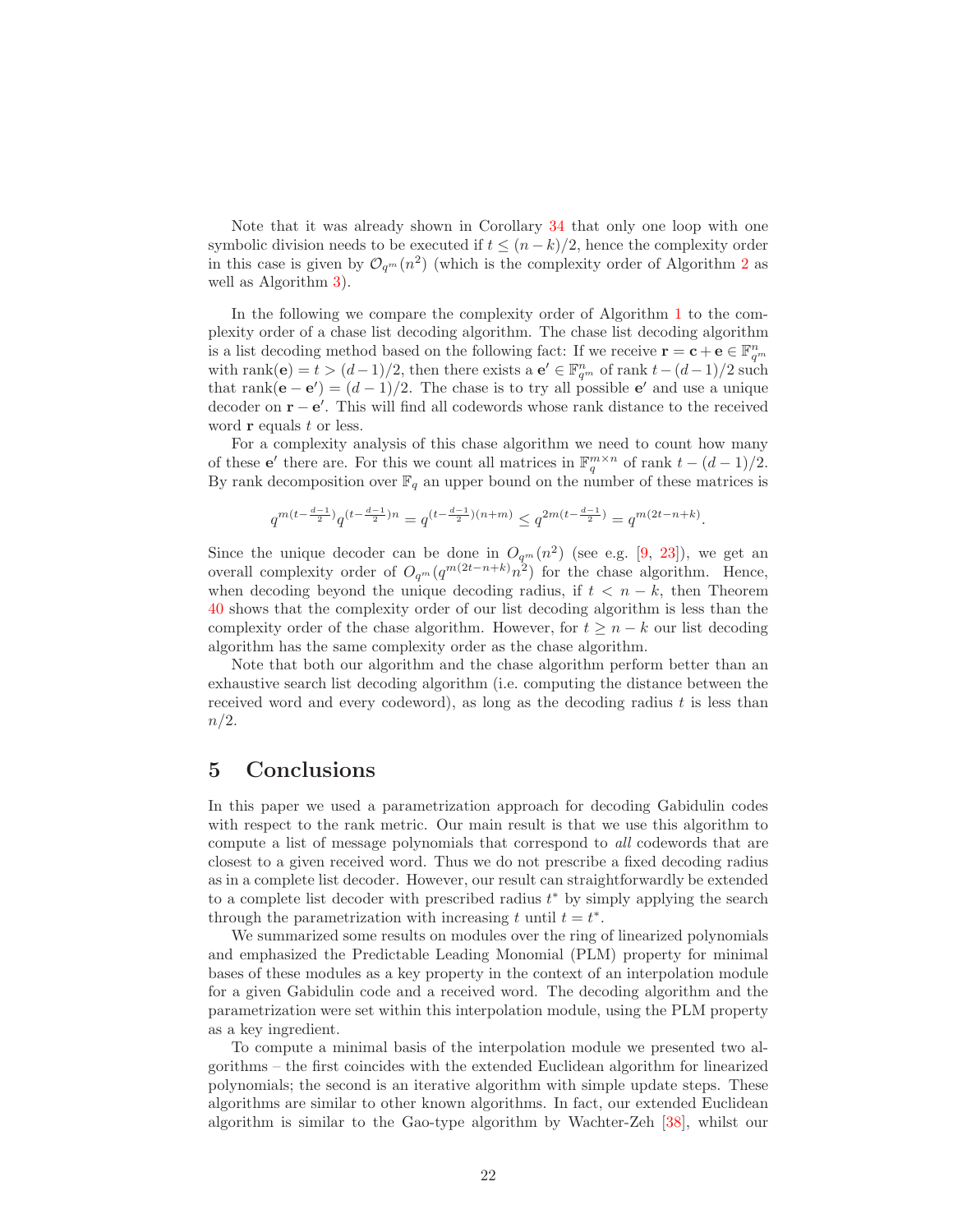iterative algorithm coincides with the Welch-Berlekamp type algorithm given by Loidreau [\[23\]](#page-24-4). The algorithms of [\[23,](#page-24-4) [38\]](#page-25-2) decode only within the unique decoding radius. The first main contribution of our paper is the recognition that these algorithms actually compute a minimal basis of the interpolation module which can then be used to decode beyond the unique decoding radius. We then showed how to do this, as our second main contribution.

Finally we gave a complexity analysis, showing that our algorithm has polynomial computational complexity if and only if the received word is within the unique decoding radius. Beyond the unique decoding radius, the complexity of our algorithm is better than the complexity of a chase list decoding algorithm, if the decoding radius is less than  $n-k$ . If the decoding radius is greater or equal to  $n-k$ then our algorithm's complexity order is on par with the complexity order of the chase algorithm.

In future work we intend to use the parametrization introduced in this paper to tackle the open question of the existence of polynomial size lists for Gabidulin codes for decoding radii between the unique decoding and the Johnson radius. In particular, we aim to investigate whether there are parameter sets for which the list size is polynomial; and if so, derive a polynomial time list decoding algorithm for Gabidulin codes.

## 6 Acknowledgment

We would like to thank the anonymous reviewers for helpful comments and for providing additional references.

## <span id="page-22-5"></span>References

- [1] S. Abramov and M. Bronstein. Linear algebra for skew-polynomial matrices. Technical Report INRIA RR-4420, March 2002.
- <span id="page-22-3"></span>[2] W. W. Adams and P. Loustaunau. An introduction to Gröbner bases, volume 3 of Graduate Studies in Mathematics. American Mathematical Society, Providence, RI, 1994.
- <span id="page-22-1"></span>[3] M. Ali and M. Kuijper. A parametric approach to list decoding of Reed-Solomon codes using interpolation. IEEE Transactions on Information Theory, 57(10):6718–6728, 2011.
- <span id="page-22-6"></span>[4] B. Beckermann, H. Cheng, and G. Labahn. Fraction-free row reduction of matrices of Ore polynomials. J. Symbolic Comput., 41(5):513–543, 2006.
- <span id="page-22-4"></span>[5] D. A. Cox, J. Little, and D. O'Shea. Using algebraic geometry, volume 185 of Graduate Texts in Mathematics. Springer, New York, second edition, 2005.
- <span id="page-22-0"></span>[6] P. Delsarte. Bilinear forms over a finite field, with applications to coding theory. Journal of Combinatorial Theory, Series A, 25(3):226–241, 1978.
- <span id="page-22-2"></span>[7] P. Fitzpatrick. On the key equation. IEEE Transactions on Information Theory, 41:1290–1302, 1995.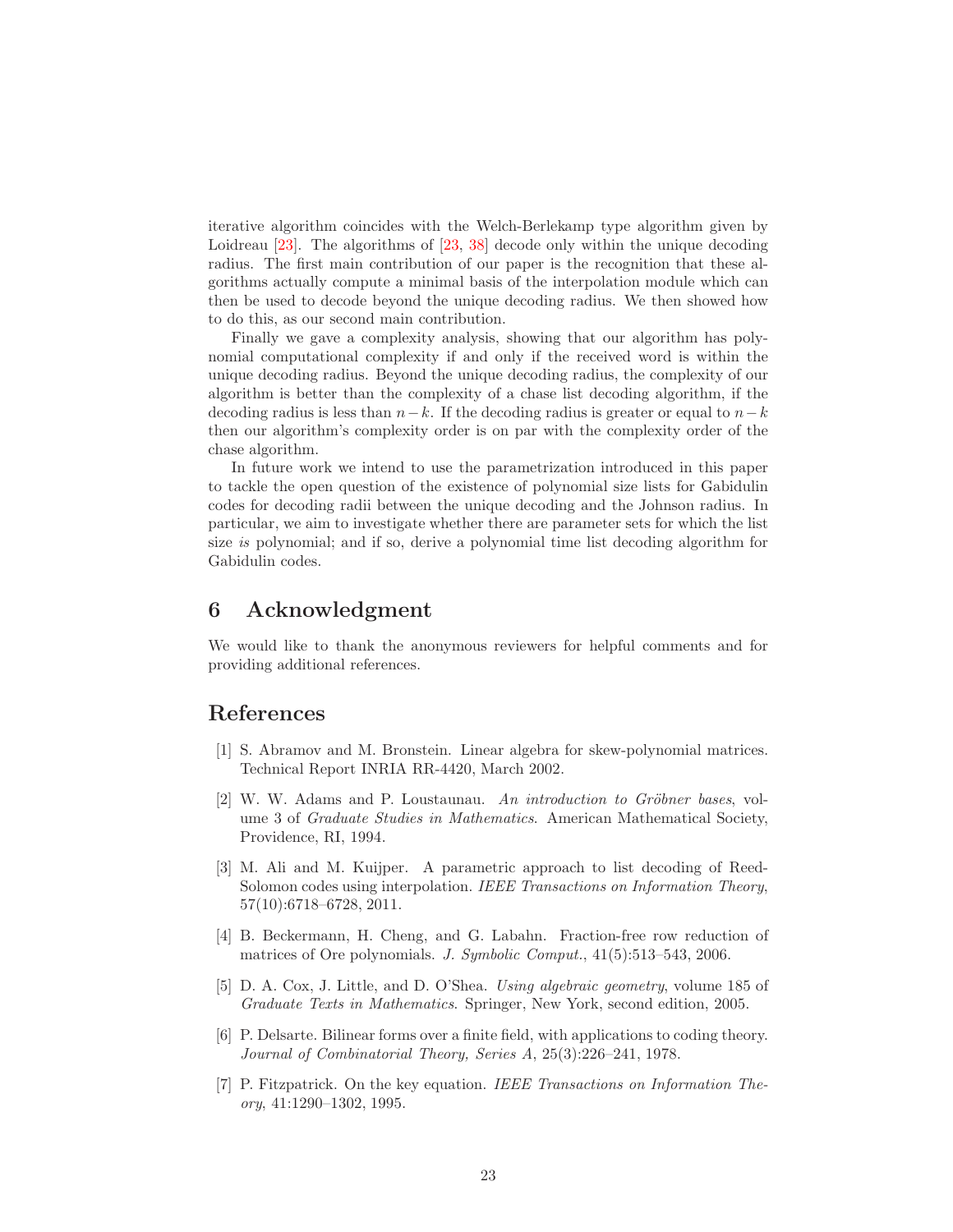- <span id="page-23-12"></span><span id="page-23-1"></span>[8] G. D. Forney, Jr. Minimal bases of rational vector spaces, with applications to multivariable linear systems. SIAM J. Control, 13:493–520, 1975.
- [9] E. M. Gabidulin. Theory of codes with maximum rank distance. Problemy Peredachi Informatsii, 21(1):3–16, 1985.
- <span id="page-23-2"></span>[10] E. M. Gabidulin. A fast matrix decoding algorithm for rank-error-correcting codes. In Algebraic coding (Paris, 1991), volume 573 of Lecture Notes in Computer Science, pages 126–133. Springer, Berlin, 1992.
- <span id="page-23-14"></span>[11] M. Gadouleau and Zhiyuan Yan. Complexity of decoding Gabidulin codes. In Information Sciences and Systems, 2008. CISS 2008. 42nd Annual Conference on, pages 1081–1085, March 2008.
- <span id="page-23-4"></span>[12] V. Guruswami and C. Wang. Explicit rank-metric codes list-decodable with optimal redundancy.  $arXiv:1311.7084$  [cs.IT], 2013.
- <span id="page-23-5"></span>[13] V. Guruswami and C. Xing. List decoding Reed-Solomon, algebraic-geometric, and Gabidulin subcodes up to the Singleton bound. Electronic Colloquium on Computational Complexity (ECCC), 19:146, 2012.
- <span id="page-23-10"></span>[14] A. Kandri-Rody and V. Weispfenning. Noncommutative Gröbner bases in algebras of solvable type. J. Symbolic Comput., 9(1):1–26, 1990.
- <span id="page-23-0"></span>[15] R. Kötter and F. R. Kschischang. Coding for errors and erasures in random network coding. IEEE Transactions on Information Theory, 54(8):3579–3591, 2008.
- <span id="page-23-6"></span>[16] M. Kuijper and J.W. Polderman. Reed-Solomon list decoding from a system theoretic perspective. IEEE Trans. Inf. Th., IT-50:259–271, 2004.
- <span id="page-23-11"></span>[17] M. Kuijper and K. Schindelar. Minimal Gröbner bases and the predictable leading monomial property. *Linear Algebra and its Applications*,  $434(1):104-$ 116, 2011.
- <span id="page-23-13"></span>[18] M. Kuijper and A.-L. Trautmann. Gröbner bases for linearized polynomials. In arXiv:1406.4600 [cs.SC].
- <span id="page-23-7"></span>[19] M. Kuijper and A.-L. Trautmann. Iterative list-decoding of Gabidulin codes via Gröbner based interpolation. In IEEE Information Theory Workshop (ITW), pages 581–585, Hobart, Australia, 2014.
- <span id="page-23-8"></span>[20] M. Kuijper and A.-L. Trautmann. List decoding Gabidulin codes via interpolation and the Euclidean algorithm. In International Symposium on Information Theory and its Applications (ISITA), pages 343–347, Melbourne, Australia, 2014.
- <span id="page-23-9"></span>[21] R. Lidl and H. Niederreiter. Finite Fields. Cambridge University Press, Cambridge, London. Second edition.
- <span id="page-23-3"></span>[22] P. Loidreau. Decoding rank errors beyond the error correcting capability. In  $In$ ternational Workshop on Algebraic and Combinatorial Coding Theory (ACCT), pages 186–190, Sept. 2006.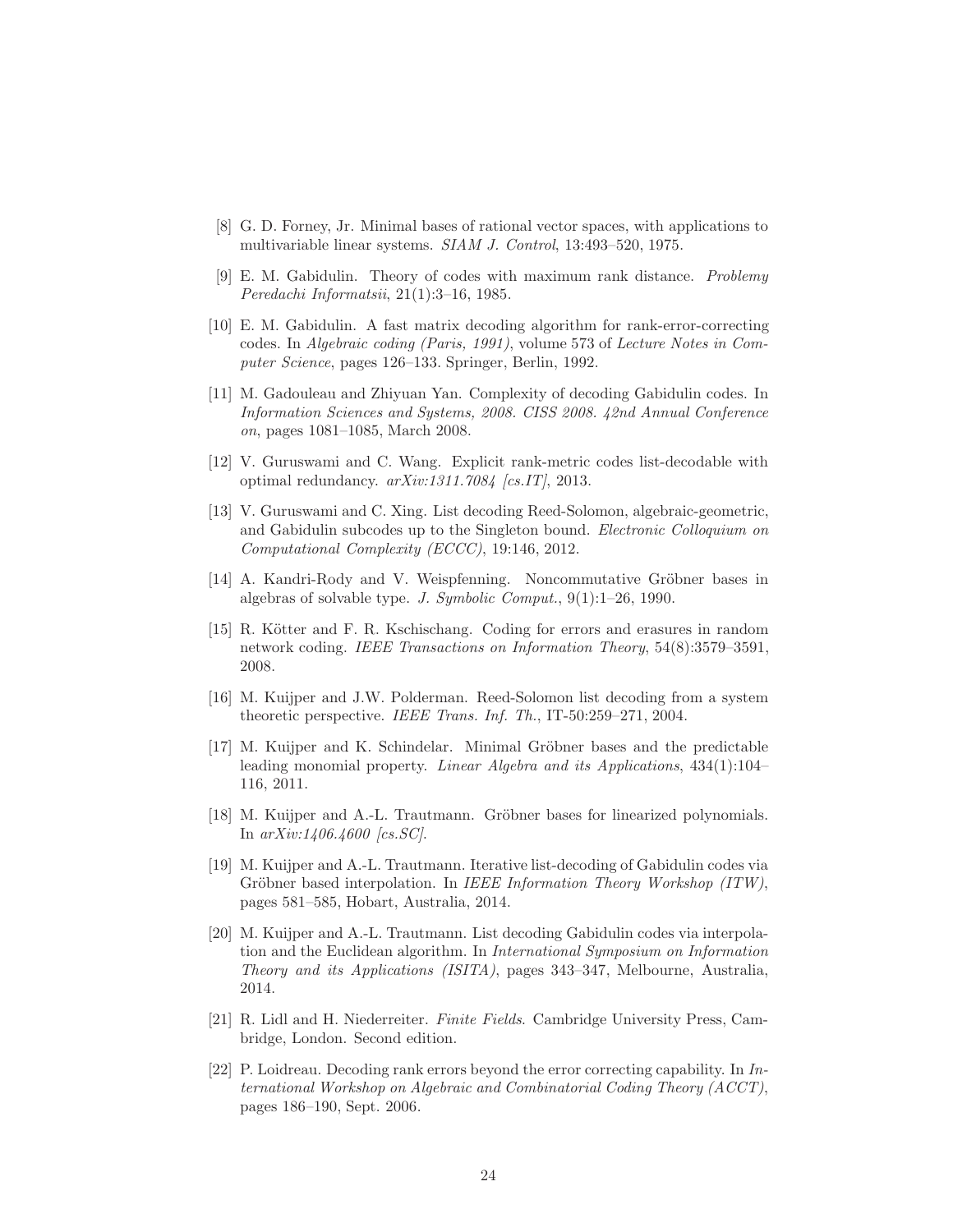- <span id="page-24-4"></span>[23] P. Loidreau. A Welch-Berlekamp like algorithm for decoding Gabidulin codes. In Coding and cryptography, volume 3969 of Lecture Notes in Computer Science, pages 36–45. Springer, Berlin, 2006.
- <span id="page-24-1"></span>[24] P. Lusina, E. Gabidulin, and M. Bossert. Maximum rank distance codes as space-time codes. Information Theory, IEEE Transactions on, 49(10):2757– 2760, Oct 2003.
- <span id="page-24-9"></span>[25] H. Mahdavifar and A. Vardy. List-decoding of subspace codes and rank-metric codes up to Singleton bound. In Information Theory Proceedings (ISIT), 2012 IEEE International Symposium on, pages 1488–1492, 2012.
- <span id="page-24-12"></span><span id="page-24-5"></span>[26] O. Ore. On a Special Class of Polynomials. Transactions of the American Mathematical Society, 35:559–584, 1933.
- [27] G. Richter and S. Plass. Fast decoding of rank-codes with rank errors and column erasures. In IEEE International Symposium on Information Theory (ISIT), pages 398–398, 2004.
- <span id="page-24-2"></span>[28] R. M. Roth. Maximum-rank array codes and their application to crisscross error correction. IEEE Transactions on Information Theory, 37(2):328 –336, mar 1991.
- <span id="page-24-6"></span>[29] V. Sidorenko and M. Bossert. Decoding interleaved gabidulin codes and multisequence linearized shift-register synthesis. In IEEE International Symposium on Information Theory (ISIT), pages 1148–1152, June 2010.
- <span id="page-24-10"></span>[30] V. Sidorenko and M. Bossert. Synthesizing all linearized shift-registers of the minimal or required length. In 2010 International ITG Conference on Source and Channel Coding (SCC), pages 1–6, Jan 2010.
- <span id="page-24-7"></span>[31] V. Sidorenko, L. Jiang, and M. Bossert. Skew-feedback shift-register synthesis and decoding interleaved Gabidulin codes. IEEE Transactions on Information Theory, 57(2):621–632, 2011.
- <span id="page-24-3"></span>[32] N. Silberstein, A. S. Rawat, and S. Vishwanath. Error resilience in distributed storage via rank-metric codes. In Fiftieth Annual Allerton conference, UIUC, pages 1150–1157, Illinois, USA, oct 2012.
- <span id="page-24-8"></span>[33] D. Silva and F. R. Kschischang. Fast encoding and decoding of gabidulin codes. In IEEE International Symposium on Information Theory (ISIT), pages 2858– 2862, June 2009.
- <span id="page-24-13"></span>[34] D. Silva and F. R. Kschischang. On metrics for error correction in network coding. IEEE Transactions on Information Theory, 55(12):5479–5490, dec. 2009.
- <span id="page-24-0"></span>[35] D. Silva, F. R. Kschischang, and R. Kötter. A rank-metric approach to error control in random network coding. IEEE Transactions on Information Theory, 54(9):3951 –3967, 2008.
- <span id="page-24-11"></span>[36] A.-L. Trautmann, N. Silberstein, and J. Rosenthal. List decoding of lifted Gabidulin codes via the Plücker embedding. In Preproceedings of the International Workshop on Coding and Cryptography (WCC) 2013, pages 539–549, Bergen, Norway, 2013.